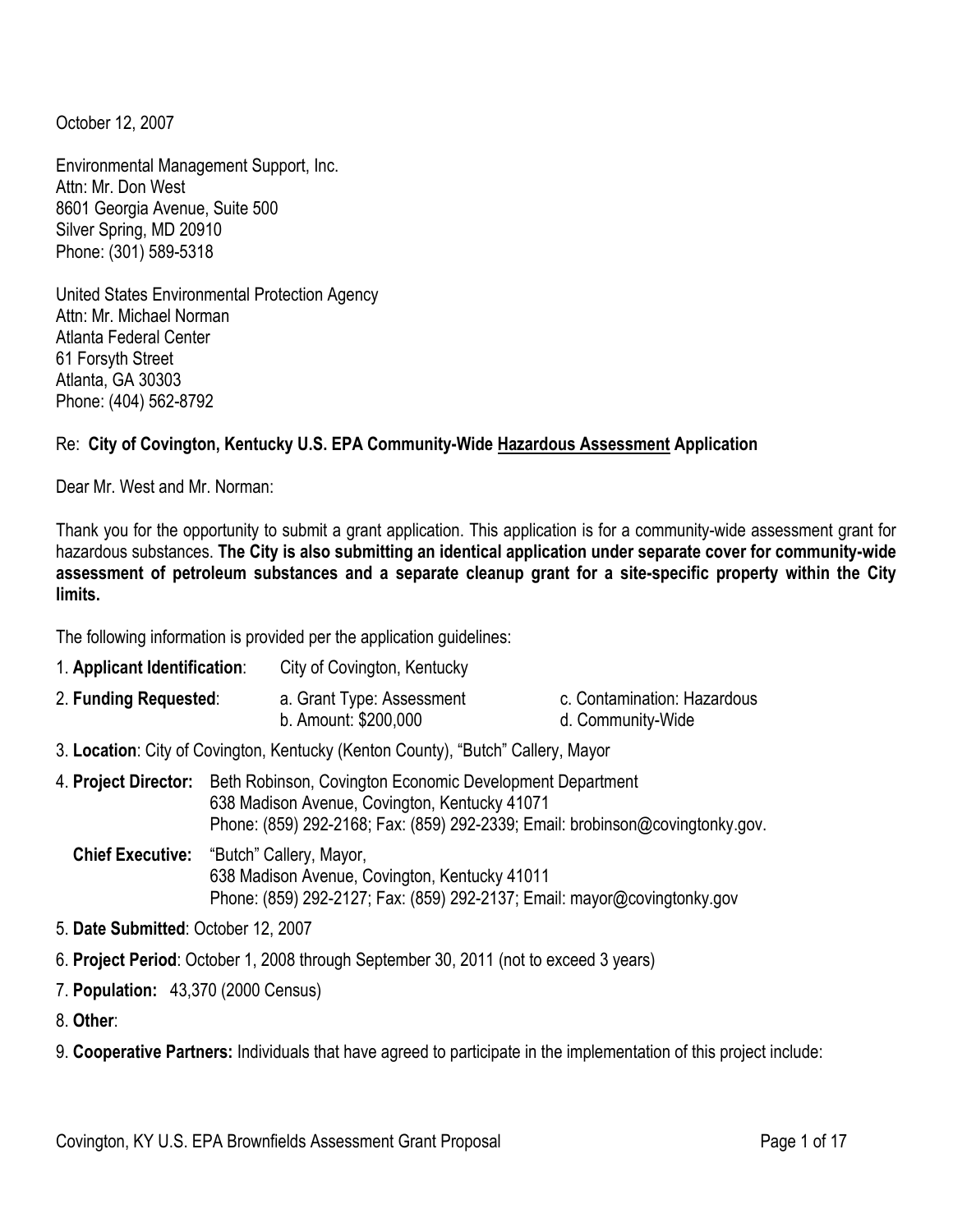| <b>Contact Name</b>                  | Phone        |
|--------------------------------------|--------------|
| Tom DiBello, Executive Director      | 859-491-2220 |
| Jack Moreland, Superintendent        | 859-392-1000 |
| Dennis Gordon, Director              | 859-331-8980 |
| Steve Divine, Director Env. Health   | 859-341-4264 |
| Neil Blunt, Advocacy Committee Chair | 859-431-1500 |
| Kerry Risner, President              | 859-421-2955 |
| <b>Terry Simpson, President</b>      | 859-743-4849 |
| <b>Bill Clark, Chairperson</b>       | 859-409-3483 |
| Marvin Wischer, President            | 859-261-1100 |
| Susan Barnett, Chairperson           | 859-468-4177 |
| <b>Rick Ludlum, President</b>        | 859-307-0209 |
| <b>Charles King, Vice President</b>  | 859-491-3608 |
| Raymond L. Kingsbury                 | 859-261-4052 |
| Faye Massey                          | 859-491-2220 |
|                                      |              |

**Project Description**: Since its inception, Covington, located at the confluence of the Ohio and Licking Rivers directly across from Cincinnati, has had a long, prosperous industrial and commercial heritage. However, a decline in the economy in the 1960s left the City with significant economic and environmental impacts resulting from the brownfields left behind by industry for the City to address. Today, according to the 2000 Census, about 15.5% of families and 18.4% of the population live below the poverty line, including 25.0% of those under age 18 and 13.4% of those age 65 or over. Covington has worked very hard to redevelop its valuable riverfront and downtown corridor. Indeed, some of its success can be attributed to the City's previous U.S. EPA Assessment grant (2000), which allowed for the assessment of over 20 acres of property and began the City's brownfields initiative. Additional funds are badly needed to assess properties and promote redevelopable areas to generate new economic investment. If awarded, the city intends to use funding in two key areas: 1) the River District Revitalization Area, Covington's unique location at the confluence of the Licking and Ohio Rivers and 2) the Covington Downtown Commercial and Arts District Area. We see these areas as great opportunities for redevelopment and are requesting additional funding for continued assessment, remedial planning and public outreach from U.S. EPA. Continued funding for Phase I and II Assessments will help the City realize its goals of creating market-ready sites, increasing property values and revitalizing the downtown and surrounding areas of Covington.

By receiving the funding assistance from the U.S. EPA, the City will be able to: 1) use redevelopment opportunities to introduce mixed land use developments that satisfy the needs of the neighborhood; 2) target resources on neighborhoods or redevelopment projects to create noticeable and long-term benefits; and 3) create market-ready sites at attractive locations with good regional access. In addition, assessment funding will help us to leverage additional funding from other federal and private sources for cleanup.

Thank you for your support of our application. Please do not hesitate to call us at (859) 292-2127 or (859) 292-2168 if we can provide any additional information or clarification on any issue.

Sincerely,

"Butch" Callery, Mayor **Beth Robinson, Economic Development**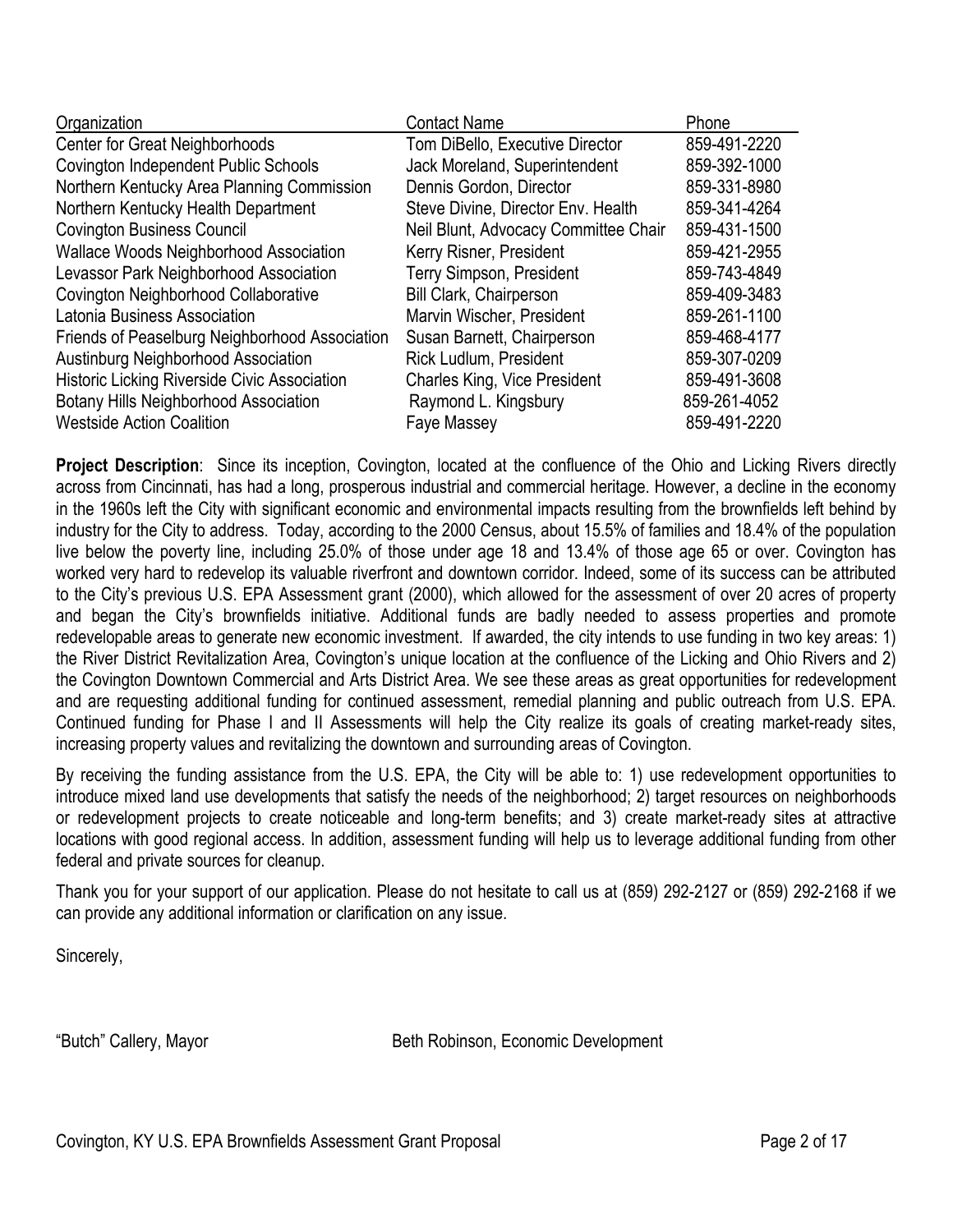#### **THRESHOLD CRITERIA**

### *A. Applicant Eligibility*

The City of Covington is a local unit of government, per U.S. EPA guidelines.

#### *B. Letter from the State*

A letter of support from the Kentucky Department of Environmental Protection is included as Attachment A.

#### *C. Site Eligibility and Property Ownership Eligibility*

**Not applicable. The City is requesting funds under the community-wide designation and has not selected specific sites.** The city intends, however, to use funding to assess, characterize and prioritize multiple sites that meet the federal definition of brownfields and are determined eligible by U.S. EPA in two focus areas identified in the City's Strategic Plan, "Building Covington's Future, A Community Visioning Strategic Planning Process." These include:

**1) River District Revitalization Area**: Covington's unique location at the confluence of the Licking and Ohio Rivers has shaped its history and will guide its future. Assessment funds will help continue the momentum of the Riverfront revitalization that began in the late 1980s when the City began to acquire properties along the Ohio River for redevelopment. In 1988, the City and local developer Corporex entered into a master development agreement to redevelop the City's riverfront, resulting in a first phase of renaissance along the river – the creation of a \$110 million, 18-story Rivercenter office tower and 230-room Embassy Suites hotel built atop a 1,110 square foot parking garage constructed by the City. Since that time, multiple developments have occurred along the River and additional assessment funds will help continue this momentum. Assessment of properties along the riverfront will enhance and protect the national environment and rich cultural history of the City through restoration of native vegetation, watershed and wildlife protection and expansion of nature trails and historical interpretation. Vibrant riverfront destinations should include recreational opportunities, focal points, appropriate mixed use development and attractive spaces for outdoor events. Assessment of properties along the riverfront will provide for improved accessibility to the water's edge by creating social gathering places and river-oriented activities.

2) Covington Downtown Commercial and Arts District Area: In the late 19<sup>th</sup> century this area grew due to the construction of the Covington and Lexington Railroad into a commercial center. Brownfields in this area include a multitude of packing houses, groceries, dry goods stores, meat markets, printers, jewelers, saloons, lumber yards, machine shops, hardware stores and more than 20 hotels that formerly used to occupy this area. In 2006, Corporex started construction of a 21-story residential condominium project, the Ascent at Roebling's Bridge. This \$55 million project will offer breath-taking views of the 140-year old suspension bridge and the Cincinnati skyline. The structure, which is creating a stir in the architecture world, is scheduled for completion in November 2007. Approximately 70 percent of the condominiums have been sold. In the heart of the Arts District, Phase I of the \$13 million 64-unit PULSE loft condominium project is also nearing completion. Assessment of additional properties in this area will make way for further recovery and revitalization of this historic area and create additional opportunities for reinvestment into the heart of the City.

#### **RANKING CRITERIA**

#### *A. Assessment Grant Proposal Budget*

The City is requesting a grant in the amount of \$200,000 and is not requesting an assessment waiver for \$350,000. All budget tasks under the contractual category will be performed by a qualified environmental consultant under the Kentucky brownfield program.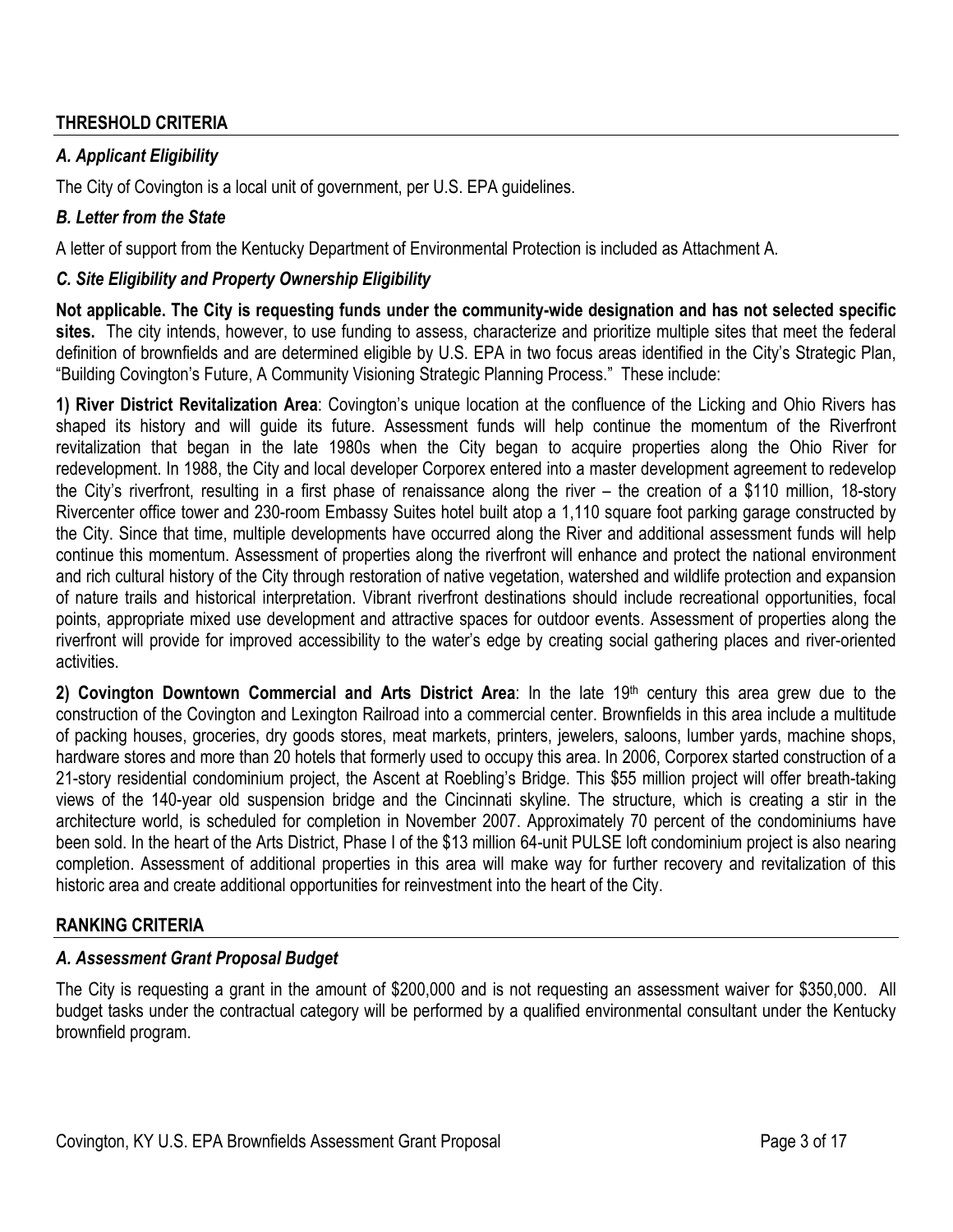### **Assessment Grant Budget**

| <b>Budget</b><br>Categories | Task 1:<br>QAPP, Site<br>Eligibility<br>Profiles, Site<br>Inventory and<br>Prioritization | Task 2:<br>Phase I ESAs | Task 3: Site-<br>Specific<br>Sampling<br>Plans, Health<br>and Safety<br>Plans and | Task 4:<br>Remedial<br>Planning and<br>Design | Task 5:<br>Community<br>Outreach,<br>Programmatic<br>Expenses, and<br>Travel | Total   |
|-----------------------------|-------------------------------------------------------------------------------------------|-------------------------|-----------------------------------------------------------------------------------|-----------------------------------------------|------------------------------------------------------------------------------|---------|
|                             |                                                                                           |                         | Phase II ESAs                                                                     |                                               |                                                                              |         |
| Personnel                   |                                                                                           |                         |                                                                                   |                                               |                                                                              |         |
| Travel                      |                                                                                           |                         |                                                                                   |                                               | 2,000                                                                        | 2,000   |
| Equipment                   |                                                                                           |                         |                                                                                   |                                               |                                                                              |         |
| <b>Supplies</b>             |                                                                                           |                         |                                                                                   |                                               | 1,500                                                                        | 1,500   |
| Contractual                 | 11,000                                                                                    | 33,000                  | 120,000                                                                           | 30,000                                        | 1,500                                                                        | 196,500 |
| Other                       |                                                                                           |                         |                                                                                   |                                               |                                                                              |         |
| Total                       | 11,000                                                                                    | 33,000                  | 120,000                                                                           | 30,000                                        | 5,000                                                                        | 200,000 |

Task 1: Quality Assurance Program Plans, Site Eligibility Profiles, Site Inventory and Prioritization. This task includes hiring an environmental consultant, authoring Quality Assurance Program Plan(s) (QAPP), completing Site Eligibility Profiles and assisting with compilation of an inventory of possible brownfields. Under the "Contractual" category, we anticipate that the average cost for a QAPP will be \$6,000, Site Eligibility Profiles and Site Inventory/Prioritization will cost approximately \$5,000.

Task 2: Phase I Environmental Site Assessments. This task addresses the completion of approximately 6-8 Phase I Environmental Site Assessments (ESA)/All Appropriate Inquiry (AAI), at an average cost of \$5,500 - \$8,000 depending on the size of the properties, and the nature of their land-use history. Phase I ESAs will be prepared in compliance with the All Appropriate Inquiries Final Rule (70FR66070), and a minimum of the ASTM E1903-97 or equivalent. The "Contractual" line item addresses the cost of contracting the selected environmental consultant to complete the Phase I ESAs and generate final written reports. The City requires Phase I ESAs/AAIs to be conducted in accordance with guidelines maintained by American Society of Testing and Materials (ASTM) standards.

Task 3: Author Site-Specific Sampling Plans, Health and Safety Plans and Conduct Phase II ESAs. The consultant will be responsible for providing U.S. EPA with the necessary Quality Assurance/Quality Control Project Plans, Sampling and Analysis Plans (SAP) and Health and Safety Plans (HASP). We anticipate that Site-Specific Sampling Plans will range from \$3,500 to \$5,000, depending on their complexity. This task addresses the completion of approximately 1-3 Phase II ESAs. The City requires Phase II ESAs to be conducted in accordance with the ASTM standard and Region 9 Preliminary Remediation Goals. The estimated cost per investigation, is difficult to estimate at this time, however, \$25,000 to \$80,000 reflects the anticipated size of the properties we will investigate (1-12 acres), the extensive nature of the assessments required, and the City's practical experience with these types of investigations. The "Contractual" line item addresses the cost of contracting the selected environmental consultant to complete the Phase II ESAs and generate the final written reports.

Task 4: Remedial Planning and Design. This task includes the completion of 1-2 Remedial Action Program Plans (RAPPs) and/or Risk Assessment Reports to plan for remediation on targeted properties, at an average cost of \$15,000 per property, depending on the size of the properties involved, the nature and extent of contamination present at the property, and the type of the cleanup plan required. These cleanup plans will be used to leverage cleanup funds from other private our federal funding sources. .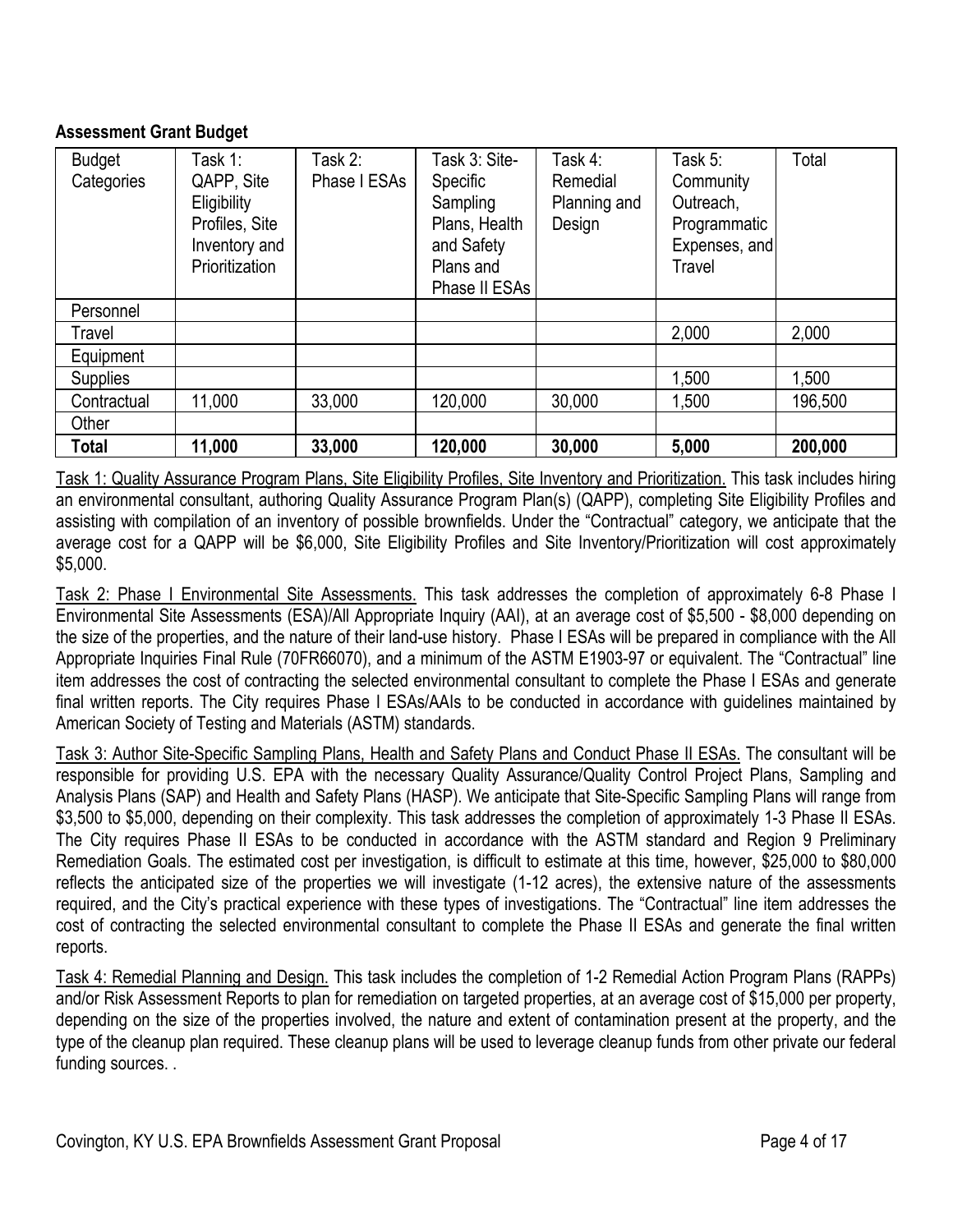Task 5: Community Involvement and Outreach, Programmatic Expenses, and Travel. The City intends to involve the community in the prioritization process through public meetings and public announcements. The "Supplies" line item will be used for public meetings and announcement expenses. Additional costs in this category will be borne by the City. This includes only eligible programmatic activities such as: 1) preparation of meeting materials; 2) set up and notification of public meetings; 3) presentation of the grant and brownfield program to potential developers, neighborhood representatives, and other affected parties; 4) preparation of brochures and other printed program materials; and 5) travel to brownfieldrelated training conferences.

The City of Covington understands that there are additional costs associated with implementing a grant and will commit staff time to obtaining access agreements, administering the grant, conducting Request for Qualification activities for the procurement of a qualified environmental consultant, overseeing consultants and contractors, and participating in public involvement meeting and meetings with Kentucky DEP and US EPA Region IV U.S. EPA staff.

# *B. Community Need*

*1. Target Community Description.* The City of Covington is located in the northeastern portion of Kenton County, Kentucky, directly across the Ohio River from Cincinnati, Ohio. It is the fifth most populous city in Kentucky and is one of two county seats in Kenton County. Covington is located at the confluence of the Ohio and Licking Rivers. Covington is part of the Cincinnati-Northern Kentucky metropolitan area and is separated from Cincinnati by the Ohio River and from Newport by the Licking River. Covington is located just south of the Ohio River, the actual dividing line between North and South, and the Mason-Dixon Line. Historically one of the most influential cities in the state, this region was key in the movement of slaves to freedom in Ohio, and many of the area's towns were important stops on the Underground Railroad. In its infancy, most of the commerce in Covington was connected with the rivers that formed the northern and eastern boundaries of the city. Because the Kentucky side of the Ohio River was relatively shallow compared to the Ohio side of the river, Covington was never able to develop its riverfront as a viable public landing for boats and steamships, which instead moored on the Cincinnati side of the river, where steamship building facilities were located. Major manufacturing began in the early 1800s along the City's Riverfront, including a cotton factory, rolling mill and nail factory. Covington's history can be seen in its aging housing stock; the City ranks second in the state behind only Louisville with 21 historic districts.

As of the 2000 Census, there were 43,370 people, 18,257 households, and 10,132 families residing in the city. The population density was 3,301 persons per square mile. There were 20,448 housing units at an average density of 1,556 houses per square mile. The racial makeup of the city was 87.05% White, 10.14% African American, 0.24% Native American, 0.34% Asian, 0.03% Pacific Islander, 0.63% from other races, and 1.57% from two or more races. Hispanic or Latino of any race comprised 1.38% of the population. There were 18,257 households out of which 28.8% had children under the age of 18 living with them, 34.3% were married couples living together, 16.5% had a female householder with no husband present, and 44.5% were non-families. 36.5% of all households were made up of individuals and 12.0% had someone living alone who was 65 years of age or older. The average household size was 2.31 and the average family size was 3.08. The age distribution of the City's population includes 25.9% under the age of 18, 10.0% aged 18 to 24, 33.3% aged 25 to 44, 19.0% aged 45 to 64, and 11.9% aged 65 years of age or older. The median age was 33 years. For every 100 females there were 95.9 males. For every 100 females age 18 and over, there were 92.0 males. The median income for a household in the city was \$30,735, and the median income for a family was \$38,307. Males had a median income of \$31,238 versus \$24,487 for females. The per capita income for the city was \$16,841. **About 15.5% of families and 18.4% of the population live below the poverty line, including 25.0% of those under age 18 and 13.4% of those age 65 or over.** 

Since the late 1950s, when the City's population peaked at 64,275, Covington has struggled to compete with the explosive growth of suburban Northern Kentucky. Between 1960 and 1990, Covington's population significantly declined and many local businesses closed or relocated as a result. Illustrative of the serious economic conditions facing the city, the U.S. Department of Housing and Urban Development (HUD) placed Covington on the "most distressed city" list in the late 1970s.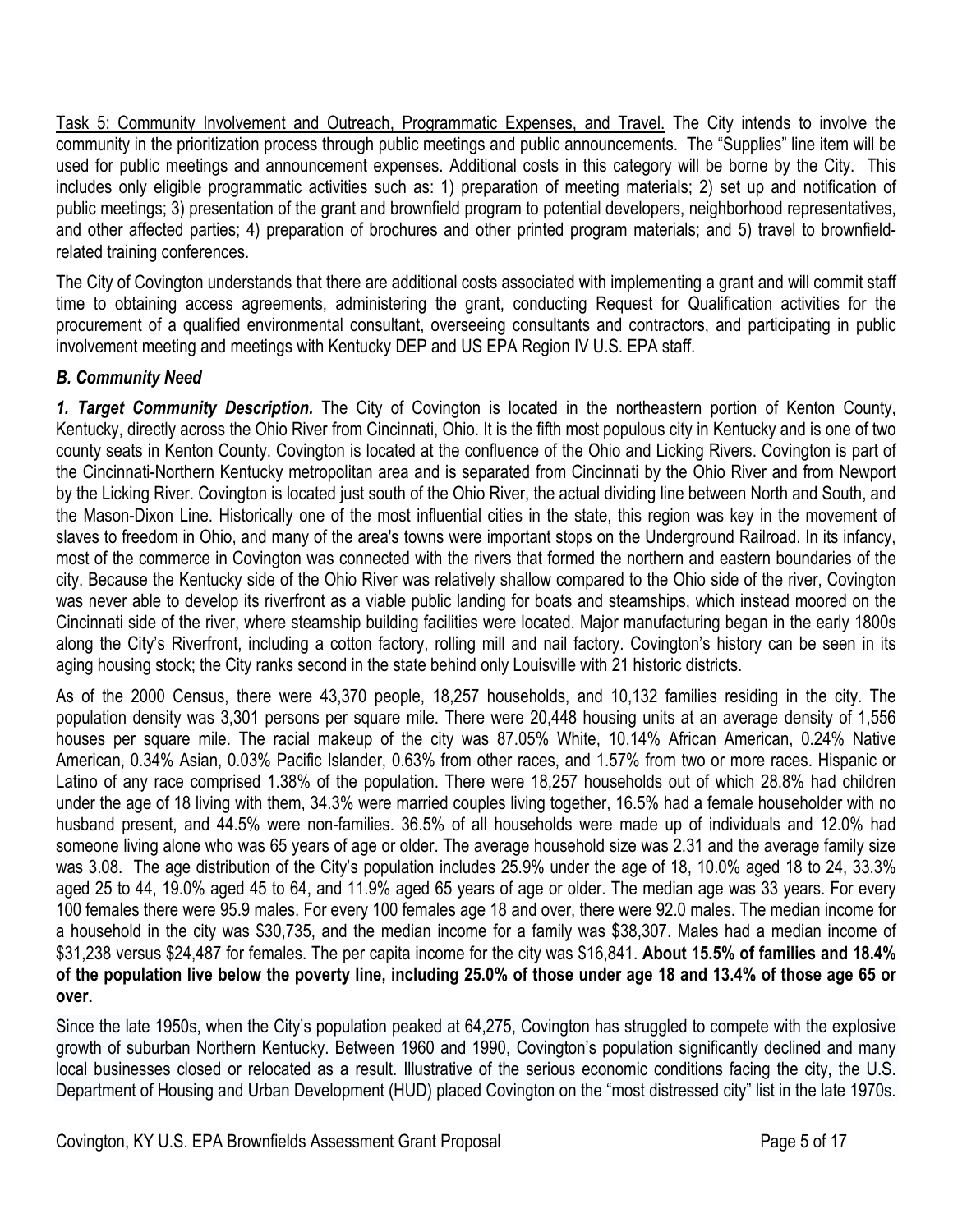Since that time, the City has worked hard to attract new investment into the City. Today, Covington's population has stabilized and the city is experiencing renewed interest in its downtown area. Young professionals and mid-aged people are now moving back to the City in rehabilitated historic homes and infill housing. The City has created an Arts & Technology District in an attempt to attract creative professionals to live and work downtown. Over the past decade, Covington has also experienced significant investment along its riverfront area with the development of the RiverCenter Complex which includes an Embassy Suites Hotel, Marriott Hotel, the Courtyard by Marriott, and over a dozen new businesses, including Ashland Oil and Omnicare, in the Class A office complex. The development of an industrial park in South Covington has brought in employers such as Atkins & Pearce, Esco Corp., White Castle Distribution Center, Club Chef, and Fidelity Investments, creating more than 3,800 new jobs in the city. Despite these gains, however, funding is needed to make additional reinvestment. Assessment dollars would help to support and continue the City's redevelopment momentum.

*2. How will the target community benefit from grant funds?* By receiving funding assistance from U.S. EPA, potential risks to human health and the environment can be identified and quantified. Further, redevelopment plans can be devised to eliminate, minimize, or mitigate against these risks, while returning the properties to a beneficial or more suitable use. Not only will the sensitive populations of our area directly benefit from the health risk identification and potential reduction of environmental threats, the redevelopment of these properties will help the City turn the corner on environmental justice issues. The environmental assessment work envisioned in this proposal will provide needed public health information, heavily-weighted toward the impacts on our region's sensitive populations. Through our program, including real estate development and community outreach efforts, the City and its partners are working toward bridging the economic gaps between the significantly disadvantaged populations and lesser impacted communities in the region. The assessment will eliminate the specter of contamination that discourages investment on brownfield sites and in surrounding neighborhoods. U.S. EPA funds will aid the City to continue the momentum of its efforts to: 1) increase the local tax base; 2) facilitate job creation; 3) utilize existing infrastructure; 4) encourage the reuse of built land vs. the development of undeveloped, open land and greenspace; and 5) improve measures to protect human health and the environment. U.S. EPA funding will help to attract residents and visitors and act as a catalyst for the Covington Strategic Plan and revitalization of the entire city. By receiving funding assistance from U.S. EPA, the City will be able to: 1) use redevelopment opportunities to introduce mixed land use developments that satisfy the needs of the neighborhood; 2) target resources on neighborhoods or redevelopment projects to create noticeable and long-term benefits; and 3) create market-ready sites at attractive locations with good regional access. In addition, assessment funding will help us to leverage additional funding from other federal and private sources for cleanup. These grant funds will help us to complete the prerequisites – assessments, remedial planning and design, and community outreach – in order to apply for additional cleanup dollars and help to eliminate the blight of contamination that discourages investment in Covington communities.

*3. Characterize the impact of brownfields on the City:* Brownfields have had significant *economic impacts* on the City of Covington and funds are badly needed to assess properties and promote redevelopment areas to generate new economic investment in the City's business climate. The City intends to use funding to assess, characterize and prioritize multiple sites that meet the federal definition of brownfields and are determined eligible by U.S. EPA in two key areas outlined on page 3 of this grant, the **River District Revitalization Area** and the **Covington Downtown Commercial and Arts District Area**.

Over the past several decades, the prime developable land in Covington has been consumed, leaving industries and factories with no opportunities to expand their operations. Companies have been forced to merge with larger firms or relocate to the suburbs. Additionally, to protect residents, the city adopted a zoning code in 1930 that required industrial properties to "down-size" near residential neighborhoods. The combination of these two situations has created a flight to the suburbs by both industry and residents who could afford to relocate. Covington has been left with deteriorating, vacant and potentially contaminated properties.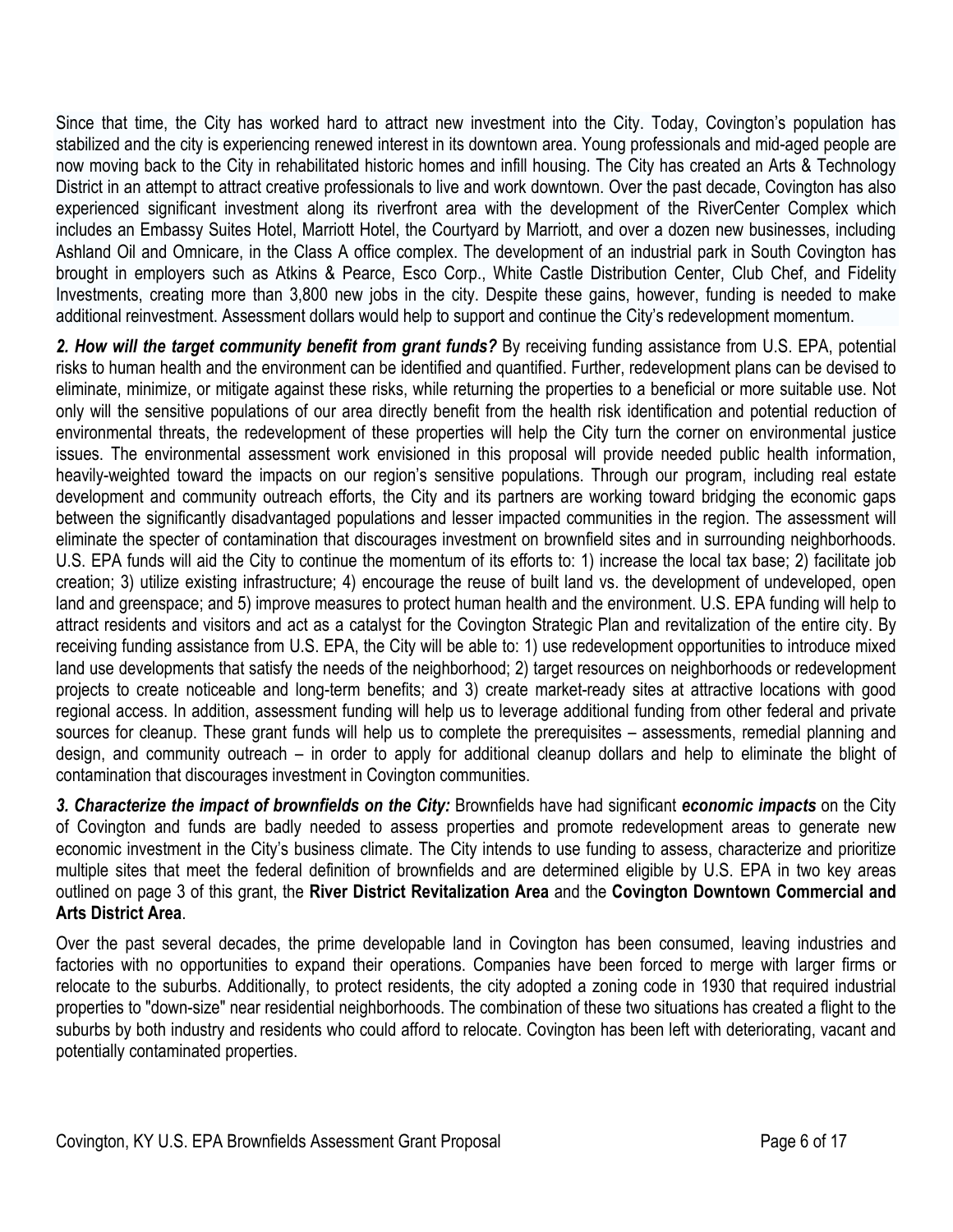According the City's Finance Director and City's Comprehensive Annual Financial Report, the economic impacts of lost revenue from brownfields (including lost income taxes and net profit taxes collected by the City) have been significant over the past years. The City is heavily dependent on the payroll and net profit taxes of businesses within City limits for its revenue. Covington currently has only a 2.5% payroll tax for employees working in the City and a net profit tax of 2.5%. Idle, vacant property and companies that have closed hurt these revenues. In the 2006-07 Fiscal year (ending June 30, 2007), City payroll taxes collected were approximately \$21.6 million and net profit taxes collected were \$2.9 million Combined, these \$24.5 million are a very large portion of the City's General Fund Revenue, which totals \$43 million. Despite the City's ability to recapture additional revenues, which have increased in the last 2-3 years, City expenses have also increased. One example of this is the pension costs for uniform positions (police and fire). In 2005, the City was required by the state retirement system to contribute 22.08% (or \$3.1 M) of these employees' salary to their pension fund. For 2008, the City is required to pay 33.87% (or \$4.6 M) of their salary to the pension fund. The City has seen similar increases in health care rates for City employees. In 2005, the City spent \$4.6 million in health care costs and in 2008, that cost is expected to be \$5.5 million. A significant sign of this impact on our economy can be seen in our general fund balance (total revenue minus total expenses). Bond rating agencies and Government Financial Officers recommend retaining 5% of total revenues as an indication of financial status and capability. For Covington, this would equate to \$2.2 million (or 5% of \$43 million). In 2005, our retained earnings were only \$235,000 – a direct result of withdrawing from our saved retained earnings due to lack of revenue taxes to cover expenses. In 2006, we cut 10 city staff positions so as not to be in default. Without additional funds from the revitalization of brownfields that would result in revenues, we may face state or county financial watch in coming years to formulate a plan to withdraw from this structurally unbalanced revenue and expense crisis. Therefore, if substantial new economic development does not occur, and income tax revenues do not increase to accommodate for increased expenses, the City will be severely hampered in its growth and progress. To spur economic development while restoring and rehabilitating the City's more impoverished neighborhoods, potentially contaminated sites and designated brownfields need to be addressed and remediated.

Although the City is experiencing renewed private sector interest and investment, Covington faces many challenges as it moves forward into the future. First, Covington's residents lag behind the region in educational attainment. According to 2002 Census data, 6.75% of the City's residents over the age of 25 have obtained a Bachelor's Degree compared with about 13% for the Cincinnati MSA. Covington also has higher number of 25+ year old residents without a high school diploma (about 18%) compared with the region (about 12% of the Cincinnati MSA). Furthermore, given the lower level of educational attainment, Covington residents generally have lower incomes than the region as delineated below:

|                               | Covington   | Kenton Co.  | State of KY | Cincinnati MSA |
|-------------------------------|-------------|-------------|-------------|----------------|
| 2000 Average Household Income | \$40,879.00 | \$55,835.00 | \$45,277.00 | \$58,360.00    |
| 2000 Per Capita Income        | \$17,094.00 | \$21.910.00 | \$17,807.00 | \$22,833.00    |
| 2000 Median Household Income  | \$31,656.00 | \$44,092.00 | \$33,831.00 | \$44,327.00    |

Covington's resident population is fairly diverse in terms of employment with a lower than average (as compared to the surrounding areas) percentage of people in managerial and professional occupations and a higher than average number of manual labor/service oriented positions. The City's minority and low income populations are concentrated in the northern portion of the city where most of the brownfield sites are located. Of the total population, about 10% of Covington's residents are African American, representing the largest concentration of this population in Kenton County. The County's African American population is 3.5% according to the latest census. The highest percentage of minorities in Covington lives in Census Tract 671 where the African American population makes up 57% of the total. The other Census Tract with a minority concentration is Tract 651 where the African American population makes up 22% of the total. The median household incomes for Tract 671 and Tract 651 are \$20,678 and \$25,021 respectively, reflecting a much lower income than the City as a whole (\$31,656). Covington has also experienced a dramatic growth in Hispanics living in the City. Between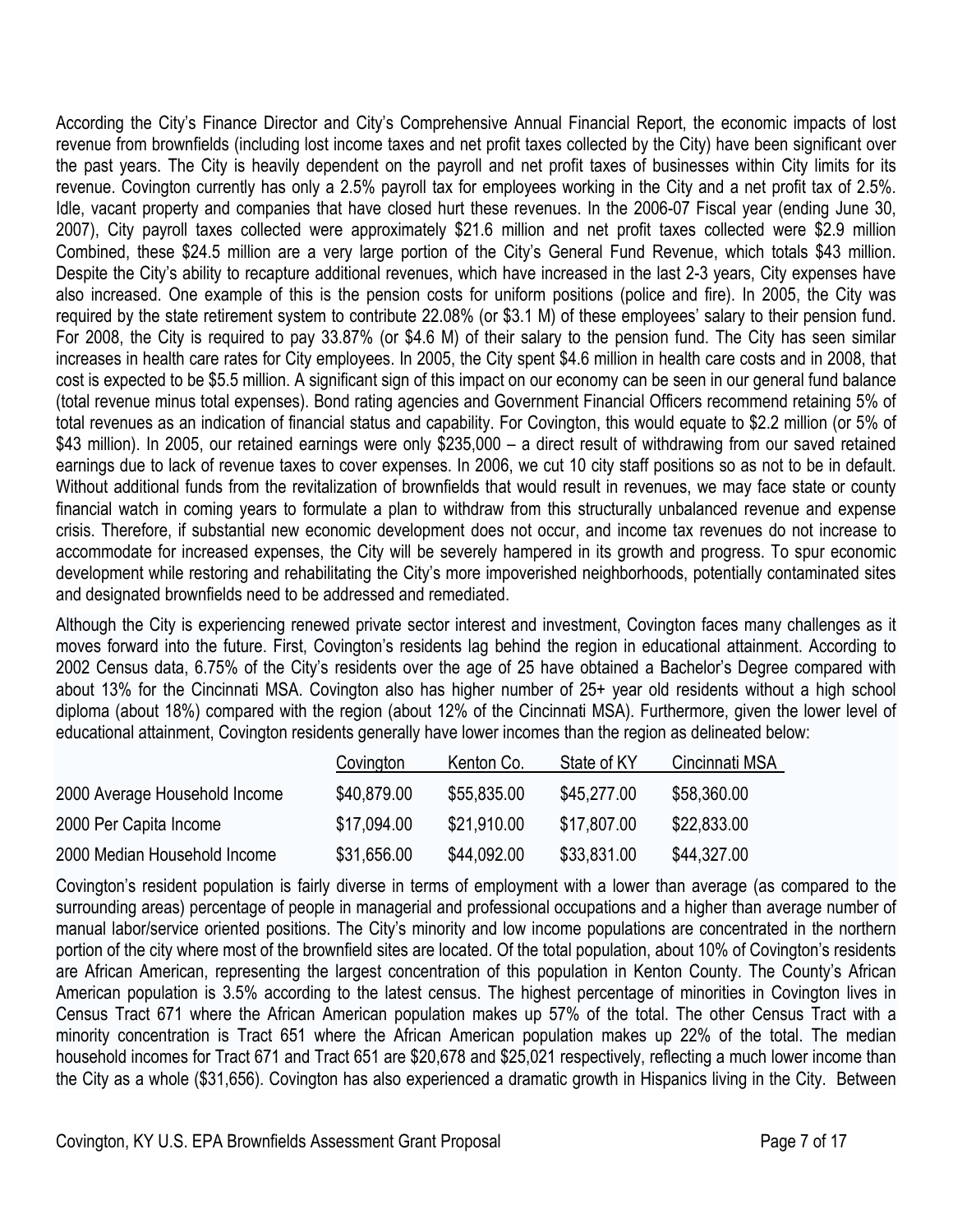1970 and 2000, the number of Hispanics increased by 77% from 135 to 600. This exceeds the 61% increase in the Cincinnati MSA and a 68% increase in Kenton County, but is less than the 84% increase experienced statewide. The majority of the City's Hispanic population resides in the northern portion of the city; with the largest percentage found in Census Tracts 671 and 603.

While Covington has experienced success in attracting investment into the city, many of the city's poorest residents remain in the city's central area and reinvestment is inhibited by contaminated sites that require clean up to induce redevelopment. The City hopes to fund cleanup projects in economically challenged neighborhoods where there are lower than average income levels. Remediation of brownfield sites for commercial/industrial redevelopment could potentially increase the number of jobs available to members of the community and the conversion of brownfields to green space would increase neighboring property values and lead to private and public investment. Regardless of the end use, the remediation of contaminated sites will improve the health and safety of Covington residents.

Brownfields have a number of serious *environmental and health impacts* to residents of Covington:

- 1. Covington purchases potable water from the Northern Kentucky Water District. The Water District has a water intake between the cities of Covington and Taylor Mill along Licking River, which transects Covington on the East. The Licking River intake supplies water to the Taylor Mill Water Treatment Plant which serves the western portion of Northern Kentucky Water District, including the City of Covington. Approximately 20% of the NKWD customers (~37,000) are served by the Taylor Mill WTP. Several brownfields in Covington are located adjacent to the Licking River near the water intake and could potentially impact water quality. Environmental assessment of areas along the Licking River will help to quantify and reduce these risks.
- 2. Banklick Creek is a shallow, highly meandering waterway that flows eastward through Kenton County, over a distance of 11 miles, flowing through Covington from east to west and emptying in to the northward-running Licking River. Banklick Creek is considered an impaired water body, since it has been impacted by pollution sources and does not meet its designated use requirements for aquatic life and swimming. Such streams are listed on Kentucky's 303(d) list, a list updated every two years to provide priority ranking and targeting of waters for allocation of pollutant loadings under USEPA's Total Maximum Daily Load (TMDL) program. Water quality monitoring conducted in the 1990s confirmed that Banklick Creek does not meet water quality standards primarily due to high levels of fecal coliform and low levels of dissolved oxygen. Sources of impairment include hydromodification, urban runoff, CSOs, sanitary sewer overflows (SSOs), and upstream agricultural runoff.
- 3. Brownfields pose a health threat and blighting influence to low income neighborhoods because of their location in areas of historic disinvestment. The remediation of certain brownfield areas within the City of Covington would yield marked improvements on several communities denoted as CDBG-eligible.
- 4. Health and safety risks are present from the deteriorating condition of the structures, which invite crime. Additionally, the presence of hazardous substances in soil and groundwater, asbestos, solvents and other potential concerns present in the brownfields may exceed the standards for cleanup and redevelopment.
- 5. Environmental health risks were found in soil and groundwater at properties previously assessed with U.S. EPA funds where Phase I and II environmental assessments were conducted. Three specific assessments found both hazardous and petroleum substances at the following three assessed areas in Covington: a) the Donaldson Art Sign Property, historically used for the manufacturing of art signs; b) Third and Greenup, historically used as a gas station, where assessment found a minor amount of contaminated soil, which was excavated from the site, and a request for a closure (NFA) letter was submitted to the Kentucky Department of Environmental Protection; and c) Riverfront West, historically used by scrap iron, generator and auto parts manufacturers, which is scheduled to be redeveloped as a multi-building complex including office, commercial, retail, and residential development. Further assessment will help to quantify these findings, and provide cleanup planning, cleanup and redevelopment at these and other sites.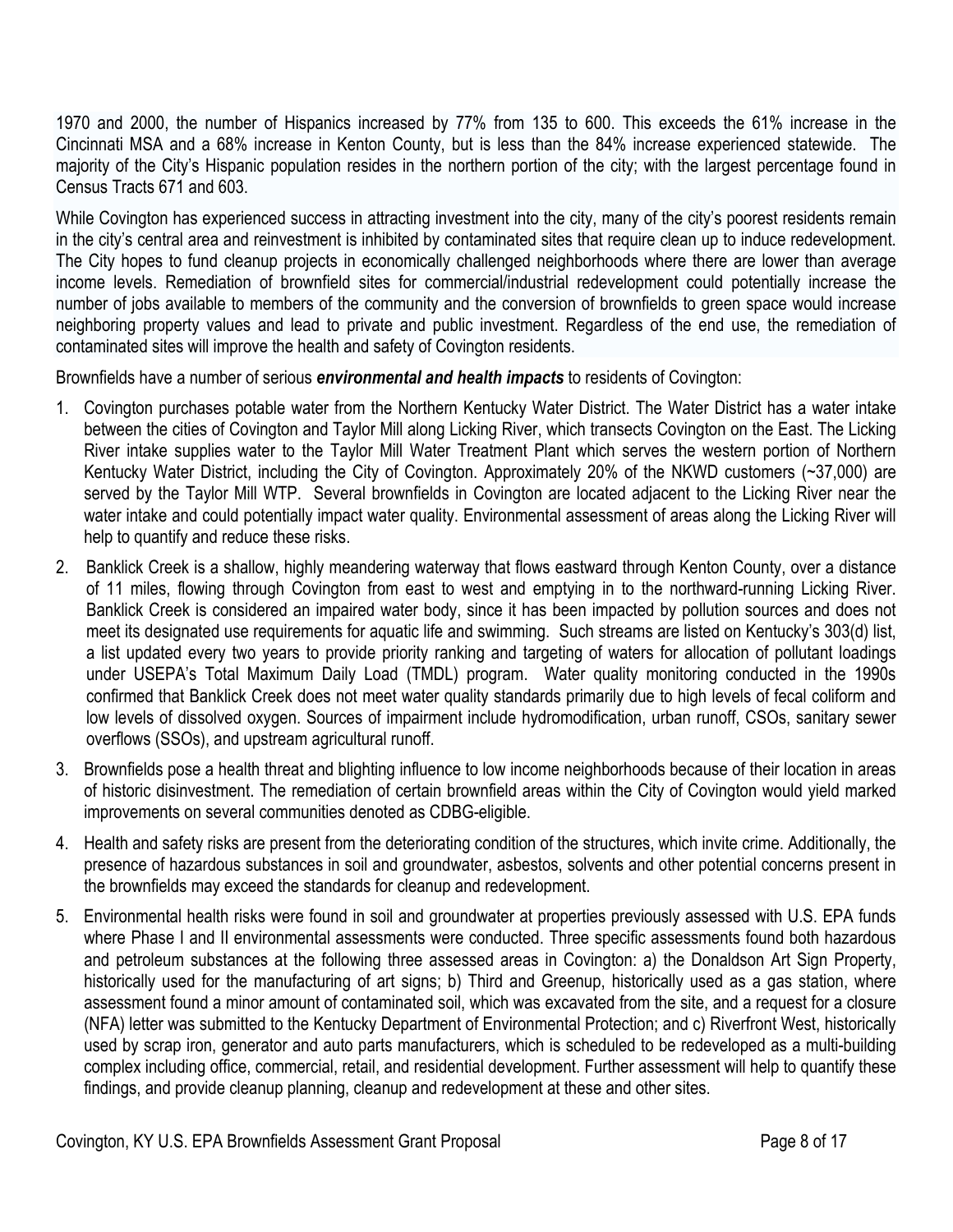### *C. Site Selection Process*

*1. Describe how sites were or will be selected.* Sites selected for environmental assessments under the grant must meet the following criteria. The site must: (1) meet the federal definition of a brownfield; (2) have potential impact to human health and the environment; (3) be marketable; (4) have a need for more site specific information; (5) have been formerly utilized for commercial and/or industrial use and/or have the perception of contamination hindering development; and (6) have a positive impact on the surrounding community when re-used. The prioritization of the City's brownfield sites also depends on the willingness of the current owner to allow access for remediation activities. The City's brownfields technical committee will help to oversee the site selection process and remediation efforts associated with any applicable sites. The re-use of brownfields is essential to improve the quality of life within affected neighborhoods, and the success of the City's redevelopment plan hinges on the ability to remediate these brownfields. Through brownfield remediation, the implementation of the City's Strategic Plan, and revitalization of the City's River Corridor, the surrounding community will be transformed to everyone's benefit.

2. Describe possible or previous inventory activities. For several years, Covington has been working with neighborhood associations and citizen groups to identify specific brownfield sites of concern and potential actions to address these site's environmental issues as part of a city-wide revitalization effort. Consequently, this led to the creation of the city's Brownfields Technical Committee, which is comprised of community stakeholders, business owners, lending institutions, real estate brokers, developers, lawyers, educators, and government officials. This committee identified fourteen priority sites under the City's initial U.S. EPA grant. The committee focused on blighted sites which were underutilized and in need of attention. The city's objectives with inventory activities is to cleanup and redevelop these sites with various uses to create jobs, increase the tax base, and decrease neighborhood blight and potential health hazards. The City has had successes with previously identified properties, including 510 Thomas Street, where assessment resulted in the completion of cleanup and a No Further Action Letter, which in turn resulted in the construction of new market-rate townhomes in the Austinburg residential neighborhood on land that was previously used for commercial purposes. The City may continue work on this list of sites and add to the list to ensure that sites planned for assessment meet the U.S. EPA eligibility criteria for assessment. In addition, Kenton County has also generated a brownfield inventory which the City may discuss in identifying potential sites.

3. Discuss possible access issues on privately held sites and resolution. The City has had success in obtaining access and working with private property owners. We worked with several individual property owners to obtain access to parcels of land in the City's previous U.S. EPA Assessment grant. For this grant, site access agreements will be required at all privately owned properties receiving an assessment. The City will work closely with U.S. EPA Region IV to determine potential liability and eligibility issues at property being considered for an assessment. We will create fact sheets to break down the barriers of the process, and a flow chart to successfully help participants navigate the steps in the process. The City will hold public education and outreach meetings throughout the course of its grant implementation, and will continue its efforts to educate all parties on how assessment protects environmental health of residents and how it can increase the property marketability through cleanup and redevelopment. It is our commitment to resolve any access issues through workshops with interested property owners to address their questions and achieve buy-in to the process.

# *D. Sustainable Reuse of Brownfields/Development Potential*

*1. To what extent will the grant prevent pollution and reduce resource consumption.* The City is working towards incorporating strategies into our ordinances and putting together a brownfield redevelopment handbook. The handbook would be required to be used by developers who are partnering with the City on brownfield redevelopment projects and would be available to guide private parties making the venture on their own. Guidelines that would be located in the handbook would include but not be limited to: preservation of existing landscape elements such as wooded areas and inclusion of native plants; on-site reuse of demolition materials such as concrete; and innovative approaches to storm water management, which will provide aesthetic, habitat and water quality benefits. Design criteria discussed in previous planning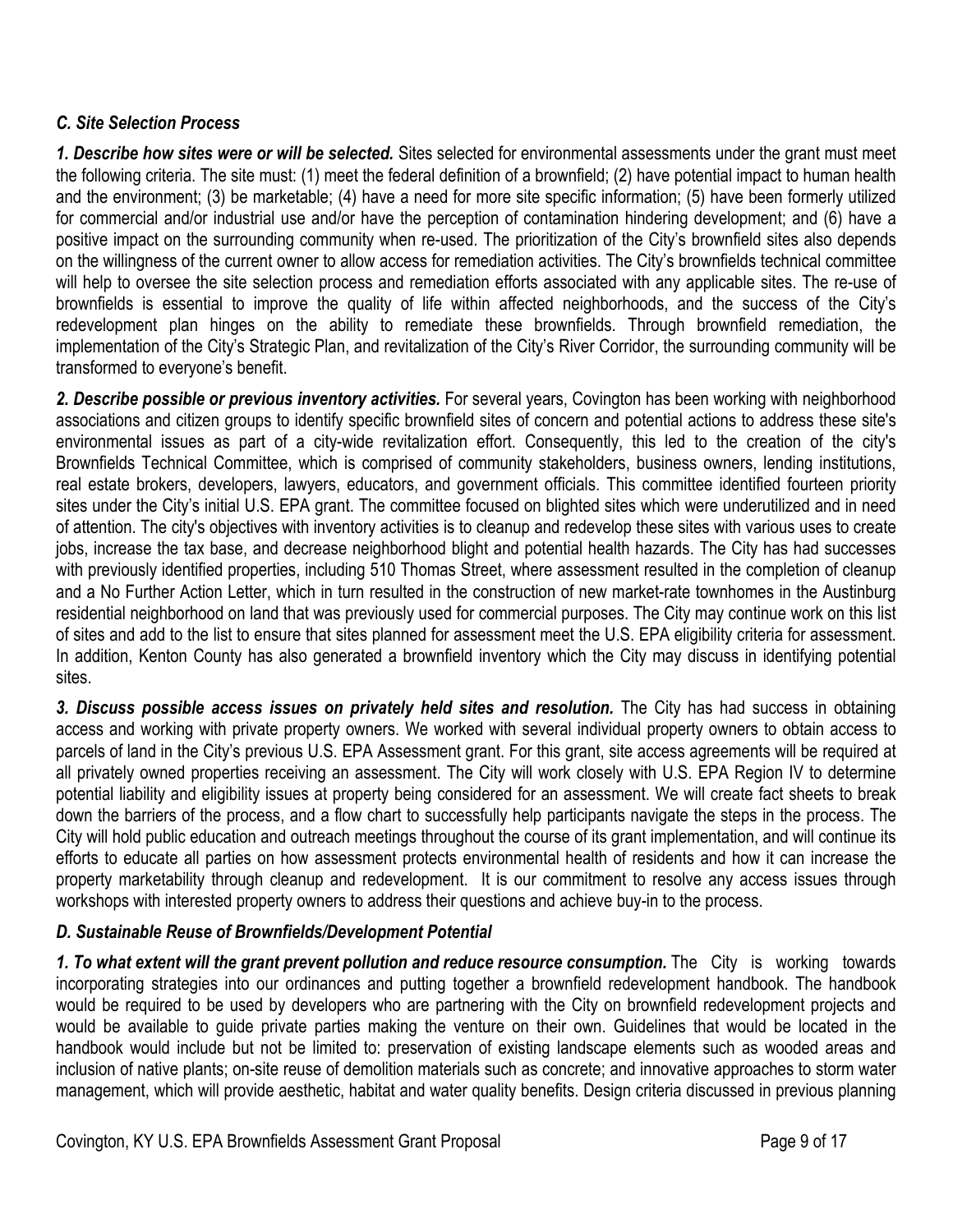efforts, including the Strategic Plan, Madison Avenue Corridor Redevelopment Plan, and the Linden Gateway Area Study, have included resource conservation, transportation or infrastructure availability, preservation of natural topography and character, and satisfactory surface drainage or provision for drainage through construction of alternative stormwater management.

The City will consider brownfield development before selecting greenfield properties for development. Redeveloping brownfield properties would complement the City's and Community's Downtown revitalization efforts, and prevent urban sprawl, thus, preserving surrounding agricultural land. Although the City does not currently have regulations requiring the use of "smart growth" or "green building" techniques, the City is currently considering these strategies as part of the Linden Gateway Small Area Study. This study will identify strategies to stabilize existing urban residential neighborhoods, and plan for future redevelopment. The City's recently updated Zoning Code includes regulations designed to promote redevelop of the older urban core by reducing lot size requirements and other design considerations in accordance with smart growth principles.

Brownfields within the downtown have access to streets, sewers, water supply, rail and other infrastructures previously established and continually updated. Redevelopment in these areas via U.S. EPA funded assessments and end-use cleanup goals will encourage the reuse of existing infrastructure. The reuse of streets, gas, water, and sanitary and storm sewer systems will save the City money and promote sustainable reuse. The development of old brownfields will benefit water quality and storm sewer quality and the stormwater discharges on adjacent properties will in turn improve. The City and several industries are reusing existing infrastructure, improving it where necessary, and creating smart compact development on formerly contaminated, vacant industrial property. For example, the City reused existing water and sewer lines at the 510 Thomas Street project, which resulted in the construction of new market rate townhomes in Austinburg on previous commercial land.

The City continues to improve its education and outreach opportunities and work with our existing businesses to prevent the creation of additional brownfields within the City. By identifying and cleaning up older sites, it is our intention to provide either increased residential, commercial, industrial, or greenspace opportunities for our residents. This will not only increase our tax base, but will provide for the reuse of blighted properties. Each site will be evaluated and required to conform to existing land use plans and the specific needs within its particular neighborhood. Moreover, the City will be initiating a more aggressive planning and zoning strategy to give notice to existing blighted sites. The intention is to give notice to owners that site conditions are unacceptable to human health and the environment. This will be achieved by aggressive inspections and written communication to site owners by the Health Department. The City will be the lead in consultation with the Departments of Engineering, Building, Economic Development and the Northern Kentucky Area Planning Commission to work with existing owners of properties in order to achieve the best use of properties consistent with the Covington Strategic Plan. The City will also put forth significant effort to retain existing businesses, thereby reducing abandonment of properties.

2. To what extent will the grant promote economic benefits. The City of Covington's ability to secure federal funding to focus on brownfield remediation and redevelopment is essential for enabling and sustaining the growth of the local economy. With only a 2.5% payroll and 2.5% net profit revenue tax, the City relies heavily on businesses and alternative tax revenue sources in order to operate. As the population of Covington continues to grow, it is essential that business opportunities grow as well. Brownfield remediation yields an opportunity for the City to encourage new business stimulation by offering commercial, retail, greenspace, and residential opportunities that are collectively conducive to new economic investments and endeavors, thus increasing the City's revenues with additional real estate, payroll and net profit taxes.

3. To what extent will the grant promote a vibrant, equitable and healthy community. Brownfield assessment and remediation planning will help the City of Covington achieve goals set by its Strategic Plan. The core strategy of the plan is to interconnect neighborhoods green spaces and community gathering spaces in a manner that allows for effortless resident interaction. The plan calls for creating walkable communities tied throughout the City. By assessing property and making way for alternative transportation systems such as walking and biking routes and trails, the City can connect the following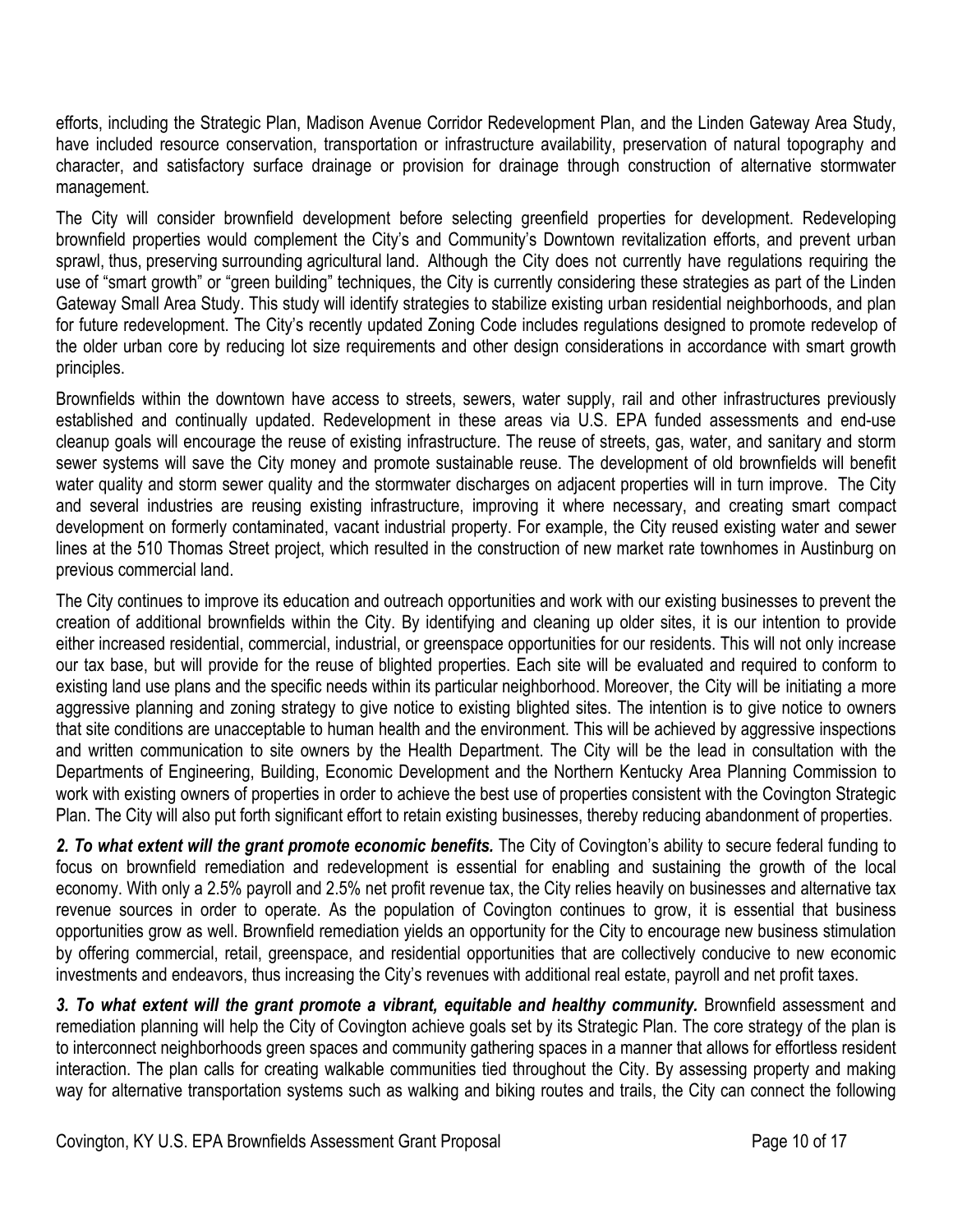physical assets in a unique and marketable way: neighborhoods, downtown, parks, greenspace and riverfronts, community focal points including churches and schools, art venues, cultural destinations and preservation sites, and commercial districts. One strategy identified in the City's Plan was to develop a "green beltway" of walking trails and bikeways to connect greenspace within and between neighborhoods and with other cities of Northern Kentucky. The plan calls for a working partnering with the Vision 2015 team to create a regional greenspace plan implanting multi-use trails throughout Northern Kentucky's urban core, and specifically creating a levee walking/running/biking trail along the Licking River. Assessment will also help the City achieve another one of its most sought after smart-growth goals, increased development of downtown residential dwelling. Urban dwelling offers residents the opportunities of bike-to-work, walk-to-work, and public transportation as alternatives to the traditional automobile commute. The intended goal is to offer residents and visitors a choice in regards to methods of transportation. Grant funding and the resulting brownfield remediation will directly affect the feasibility of such a vision. The U.S. EPA grant will create an incentive for assessment to encourage the demolition of noncontributing structures to make way for small residential parking lots and pocket parks.

# *E. Creation and/or Preservation of Greenspace/Open Space or Other Nonprofit Purpose*

The City's strategic plan strives to expand upon and improve existing greenspace. Appreciation of the City's abundant green space was a major theme throughout the planning process – people want to improve existing greenspace, build/develop additional greenspace throughout the City (including pocket parks) and connect those areas and neighborhoods with walking and biking trails. This is a critical element in creating a user friendly environment that will retain and attract residents. Active use of greenspace is an important aesthetic and environmental amenity that greatly enriches the quality of life in Covington. Greenspace improves the ecology of a neighborhood by cooling ambient air temperatures on hot summer days. In addition, use of greenspace promotes a healthy lifestyle for youth and adults. Attractive neighborhood parks can increase property values, provide a vehicle for resident participation, and connect neighborhoods to one another. Environmental assessment will help to create additional greenspace as identified in the City's strategic plan. The plan called for expanding Devou Park, as well as creation of a proposed Licking River levee walk in order to attract visitors, promote a positive image of Covington and serve as an economic stimulus. The Strategic Plan also called for a city-wide greenspace assessment to inventory and assess the geographic qualities of each neighborhood, assess each neighborhood's need for greenspace, gauge the City's need for different types of larger public greenspace, and identify potential partners.

Specific regulations, policies and programs that will be in place to assure long-term management, care or preservation were outlined in the City's Strategic Plan. The plan set a priority on working with the Project for Public Spaces to model work in other cities to create new and improve existing greenspace, and to explore new ways to generate revenue to create and maintain greenspace. Among the ideas considered would be adding \$1.00 to the greens fees at Devou Park implementing a "greenspace assessment" charge on property taxes or service feeds, and charging "greenspace" fees for use of ball fields. The plan also discussed using lease agreements in City owned lots to ensure that community groups properly maintain their greenspace areas such as neighborhood gardens and parks. Another policy discussed is to prepare a safety and security plan for all publicly-owned greenspace. The City plans to pass ordinances that promote appropriate land uses in areas throughout the City as a result of the Plan. Neighborhood revitalization and maintaining and enhancing neighborhoods are essential to preventing future brownfields, while community planning, economic assistance, rehabilitation, and infrastructure improvements are essential to building sustainable uses of the City of Covington.

# *F. Pre-Award Community Notification*

*1. Describe how the targeted community was or will be notified of your proposed plans should your proposal be selected for funding.* After the City receives notice of funding, we will present an overview of our City's application for U.S. EPA grants at the Board of Commissioners in a public meeting at Commission Chambers of City Hall. A public notice of this meeting will be placed three weeks in advance in the Kentucky Post, a paper of general circulation to the residents of Covington. Attendees will be asked to provide input and comments, and a copy of the City's application will be made available to the public. Public notice will also be placed on the City's website. Prior to the submission of this grant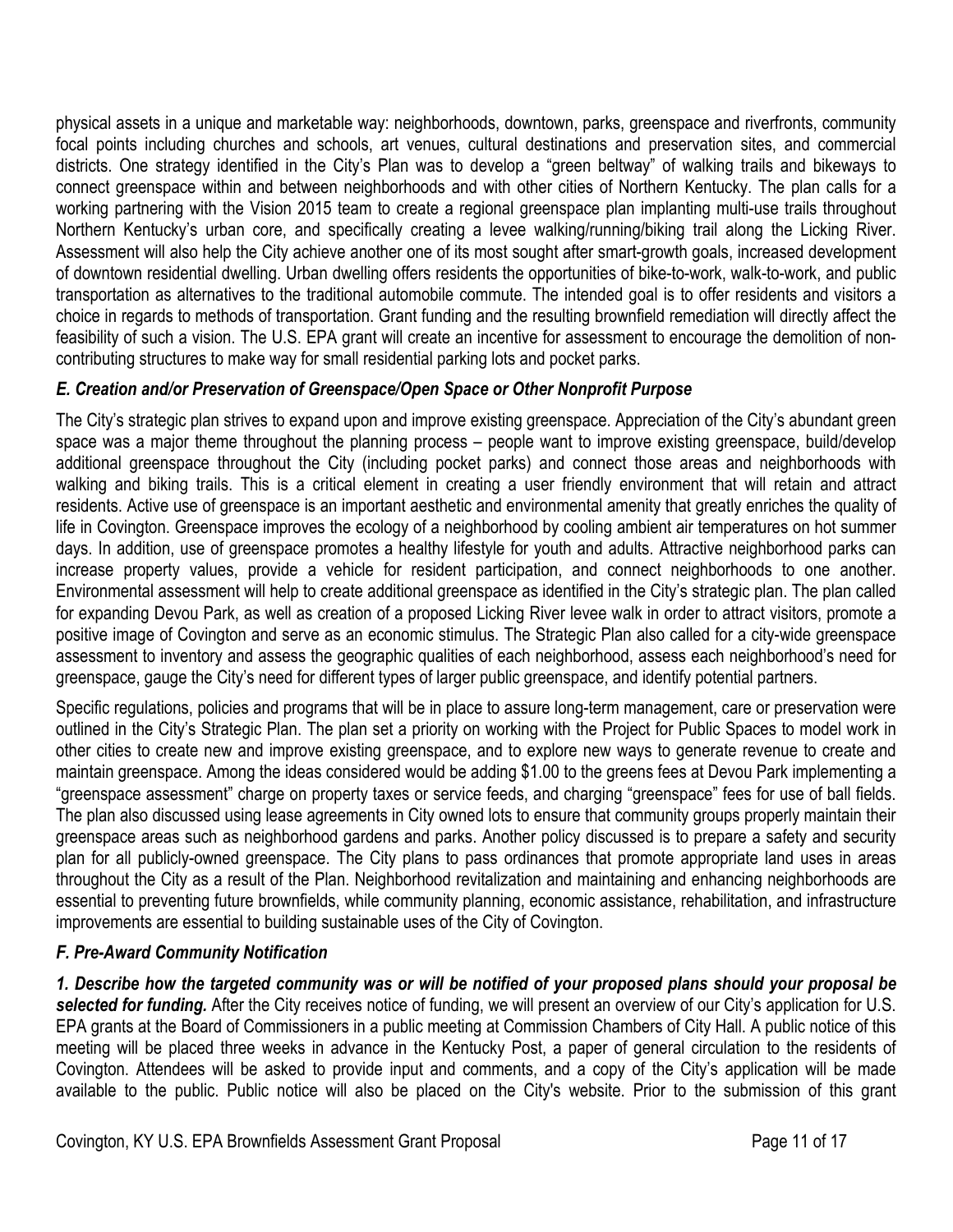application, a copy of the draft application was made available during a public meeting held by the Covington City Commission on October 9, where a resolution of support was passed. The City of Covington intends to conduct public meetings at major project milestones, including: 1) a kickoff meeting for the inception of the project; 2) the completion of Phase I activities; 3) the completion of Phase II activities; and 4) during reuse planning and the development of Remedial Action Plans (RAP). The public meetings will be announced in the paper, City website, local public access television station and local radio broadcast. Also, brochures and fact sheets will be developed and distributed to the community with utility bills. The City's website will be used to provide an overview of the brownfield program and post updates when quarterly reports are filed with U.S. EPA on project successes. The public will be encouraged to participate by submitting comments or questions.

*2. Explain why the notification method proposed above was/is the most appropriate way to reach your target community.* By including every type of media, including radio, newspaper, web, and utility bills, our notification methods will reach a majority of the residents of City of Covington. It is our experience that multi-faceted means of communication is the most appropriate means to reaching the majority of the residents. As of the 2000 Census, the racial makeup of the city was 87.05% White, 10.14% African American, 0.24% Native American, 0.34% Asian, 0.03% Pacific Islander, 0.63% from other races, and 1.57% from two or more races. Hispanic or Latino of any race comprised 1.38% of the population. Based on these demographics, communication from the City will be English, which is the customary language for City communications. The City will also include updates or press releases to the local Hispanic Chamber of Commerce to accommodate Hispanic residents and will make every effort to communicate to accommodate all residents.

*3. How long of a comment period did you propose (if less than 2 business weeks please explain why)?* We propose to use a three week outreach and comment period at each of the four major milestones in the project, including: 1) a kickoff meeting for the inception of the project; 2) the completion of Phase I activities; 3) the completion of Phase II activities; and 4) during reuse planning and the development of RAPs to be used in Clean Ohio Revitalization and U.S. EPA cleanup grant funded activities. Forms of outreach, as detailed in F.1, include newspaper and radio announcements, website announcements, utility bill mailings and public meetings.

*4. What were your plans for addressing comments received?* Comments received will be discussed openly in public meetings, or made available through the website, depending on when and where the comments are received. Every effort will be made to answer questions as quickly and directly as possible at the time they are received. Questions for which a direct and immediate response is not forthcoming will be directly addressed with the individual or group which has made the inquiry, with the intent of making each and every response available to the public. City staff will personally contact the person giving the comment (if contact information is available) to follow up on concerns they may have and to document it so it can be addressed. At a minimum, such responses will be discussed in the City meetings and recorded in the meeting minutes, which will be available to the public through the City's web site.

# *G. Ongoing Community Involvement*

*1. Discuss the plan for involving the targeted community.* Covington's plan to involve the community in cleanup decisions and reuse planning includes the continuation of its Brownfield Technical Committee. The City has an existing Brownfields Technical Committee made up of representatives from neighborhood associations, lending institutions, real estate companies, environmental consultants, institutions of higher learning and city staff. This committee was created to identify brownfields and develop brownfield redevelopment plans. The City worked diligently in conjunction with the Covington Business Council and the Northern Kentucky Chamber of Commerce to create this committee in order to promote an open dialogue with stakeholders in the community on our efforts to redevelop brownfield properties. This Committee has been inactive for the past few years. The City will reconvene the Committee and hold regular quarterly meetings to foster public involvement in the city's efforts to remediate and revitalize brownfield sites. The Committee will also assist as needed to guide and advise City staff in the implementation of the City's Brownfields Program.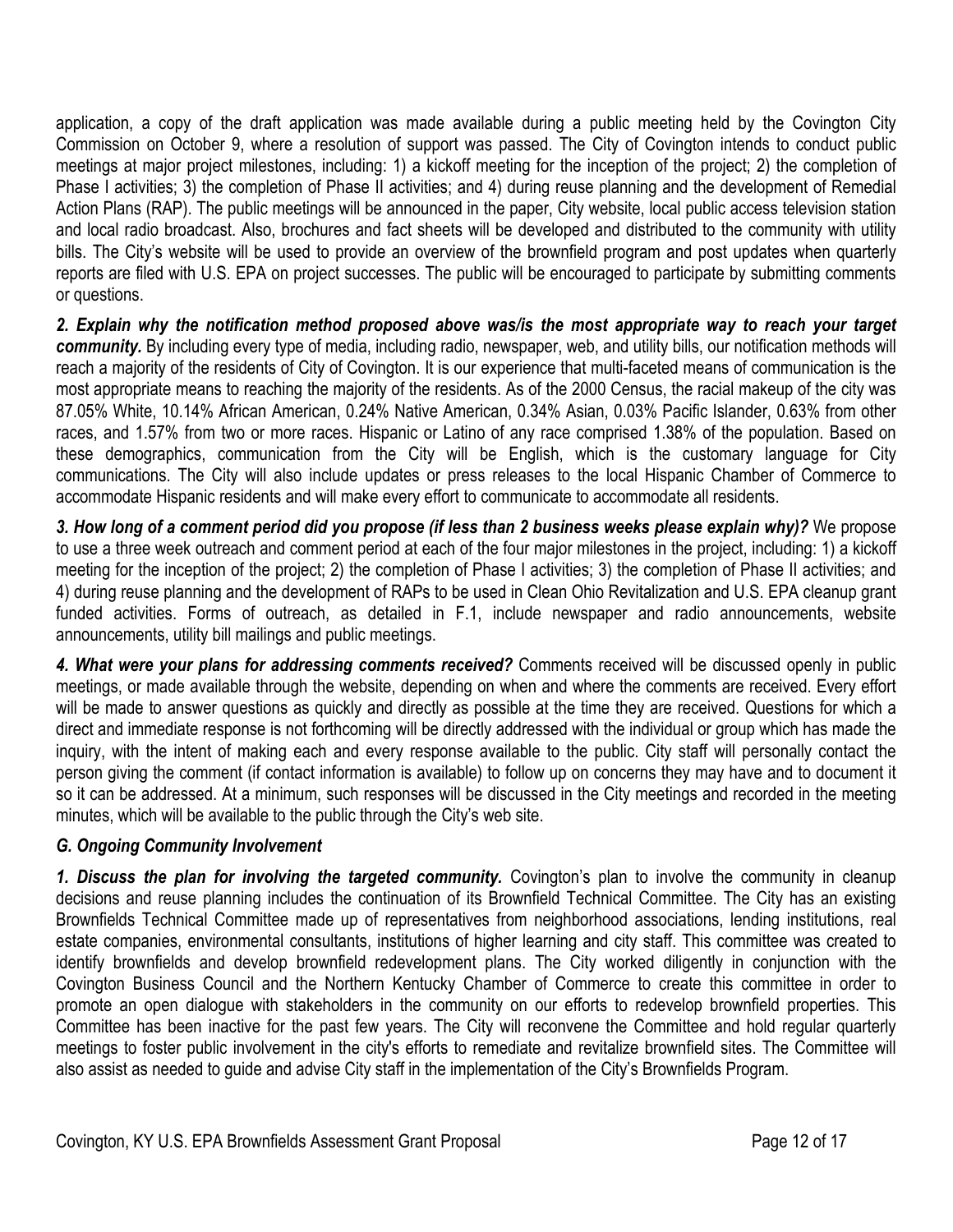*2. Efforts and/or plans to develop partnerships.* The City has developed a group of partners under its previous U.S. EPA grant and created a brownfields partnership group, the Brownfield Technical Committee. This group has expertise in various disciplines and represents various organizations, including civic, environmental, government, private business, etc. The City has endevoured to partner with multiple private manufacturing entities and local developers on previous projects and has worked to leverage private partnership funding on brownfield redevelopment projects. The City has also met with many existing owners of brownfield properties and will continue to seek additional stakeholders as opportunities arise. Public outreach events under the grant will strive to create additional partners and assist in the planning and implementation process. The City will elicit community input throughout the grant implementation process. Our partners will provide strategic input as our assessment process moves toward cleanup and reuse.

*3. Specific plans for communicating progress of the project to citizens, including plans for communicating in*  language indigenous to the community or other efforts to reach the targeted community. To communicate project progress to our residents, the City will create a link on our website for the U.S. EPA Brownfields program and will publish newsletters, fact sheets, and quarterly updates on our project accomplishments. The city will have roundtable sessions with the Technical Committee mentioned above to educate them as the assessment evaluation moves forward. The City will solicit their input and develop sound reuse plans based upon environmental conditions and community consensus. Project updates will also be conveyed via local and regional newspaper articles, i.e. in the Kentucky Post. The City will involve the local community in cleanup and reuse decisions by conducting public meetings at key milestones in the U.S. EPA Brownfield program, including at the conclusion of Phase I ESAs, Phase II ESAs, and as funding for cleanup is sought through future potential U.S. EPA cleanup grant and loan opportunities. Prior to conducting these public meetings, radio and print announcements of the meetings will be made. Copies of any drafted grant or loan applications will be provided to the public for comment prior to submission to U.S. EPA. The City will provide updates on their website when each quarterly report is filed with U.S. EPA, and invite public comment and participation. Redevelopment concepts and ideas from prospective developers will be heard at City Council meetings at a stage when it would not create problematic land speculation, providing an additional forum for reuse decisions by the public.

Since Covington has also experienced a dramatic growth in Hispanics living in the City, the City will also include updates or press releases to the local Hispanic Chamber of Commerce to accommodate Hispanic residents and will make every effort to communicate to accommodate all residents. Based on demographic data obtained by the City, the majority of the City's Hispanic population resides in the northern portion of the city; with the largest percentage found in census tracts 671 and 603. We will make sure to provide notices to this area in Spanish when applicable.

*4. Provide a list of community-based organizations involved in the project***.** A list of organizations supporting the project and acting as partners in the City's implementation is provided **in the cover letter.** These organizations will provide oversight and guidance in the site selection, assessment, and cleanup and planning process, participate in community involvement activities, and help to guide prioritization of tasks in sync with redevelopment opportunities. Letters of support from these organizations are also included in Attachment B.

# *H. Reduction of Threats to Human Health and the Environment*

*1. Describe how the funds will be used to identify/reduce threats to human health and the environment.* U.S. EPA brownfield assessment grant funding has tremendous potential to reduce threats and minimize exposure to potential brownfield site contaminants, ranging from airborne asbestos to dissolved solvents, metals, petroleum and hazardous constituents. As identified under the Community Need section of this grant application, the majority of Covington residents rely on the Licking River for their drinking water supply provided by the Water District, and brownfields threaten the purity of this water supply based on the location of one of the District's water intakes located adjacent to Covington.

In addition, data from the Kentucky Department for Public Health indicates that there is an increased risk of several types of cancers and diseases in Kenton County as compared to the State of Kentucky overall. Specifically, 2002 data indicates that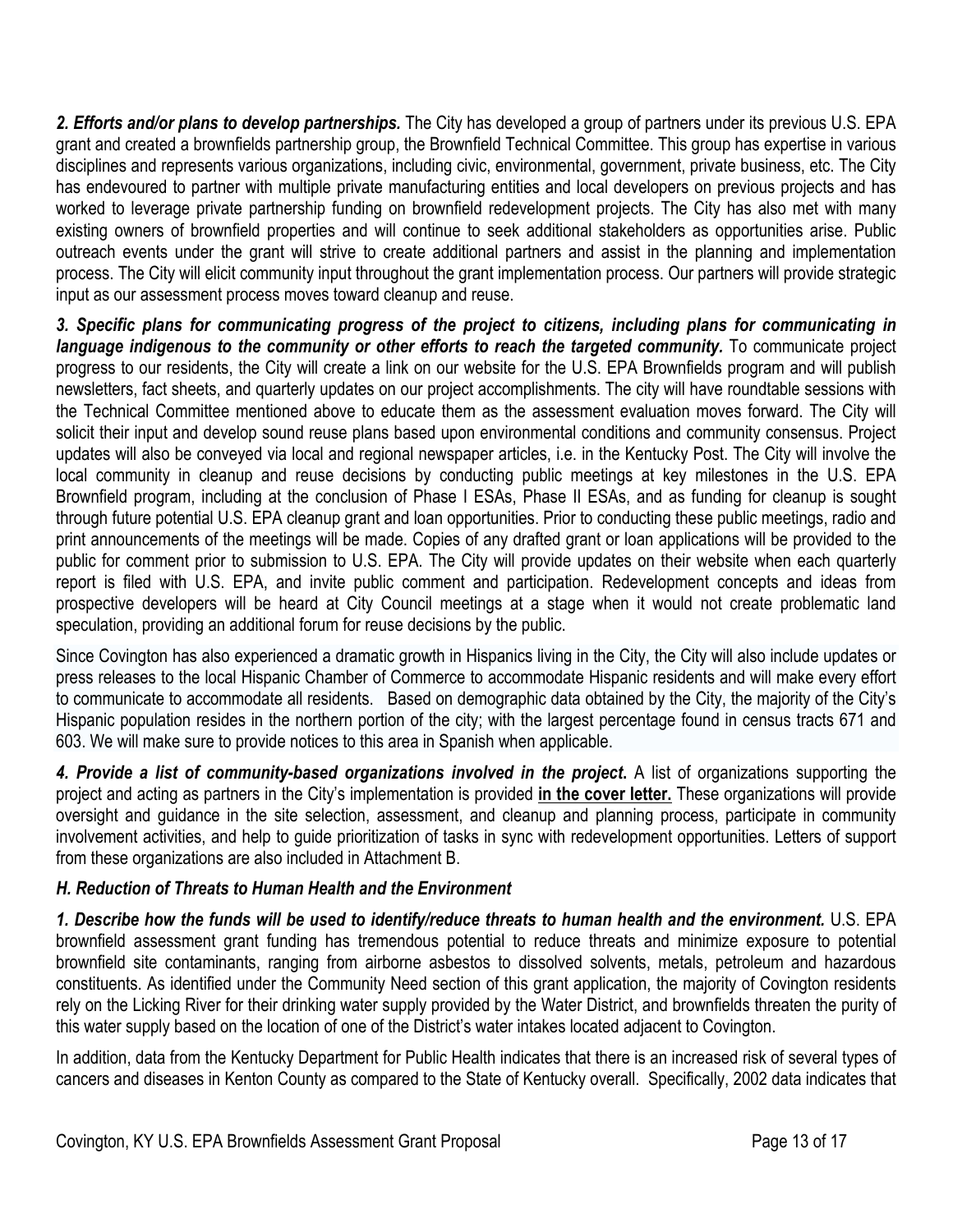residents of Kenton County have an increased risk of dying from breast cancer (27% greater incidence) and cancer in general (4% greater incidence). Furthermore, there is an 86% greater incidence of death caused by congenital malformations and deformations in Kenton County as compared to Kentucky overall. Although there are many contributing factors, the presence of brownfields may be one reason for the higher incidences of these diseases in Kenton County, due to the potential environmental impacts and pollution caused over a long history of industrial activity.

Further, Kenton County was ranked among the dirtiest/worst 20% of all counties in the U.S. in 1999 by Scorecard.org in terms of carbon monoxide and volatile organic compound emissions and was ranked among the dirtiest/worst 30% for nitrogen oxide and sulfur dioxide emissions. It was also ranked among the dirtiest/worst 10% of all counties in the U.S. in terms of an average individual's added cancer and noncancer risk from hazardous air pollutants, based on EPA's most current data.

The American Lung Association's State of the Air: 2007 reports that Kenton County received a poor (C) grade for high ozone days and a very poor grade (D) for particle pollution. The Clean Air Task Force ranked the diesel soot cancer risk for a resident of Kenton County as 1 in 1,939, exceeding the risk of all other air toxics combined. The risk is 516 times greater than EPA's acceptable cancer level of 1 in one million (www.catf.us/projects/diesel/). By assessing and redeveloping central brownfield properties rather than continued development of outlying areas will help to address these impacts, providing improved air quality by reducing vehicular travel.

Covington has a clear need for continued U.S. EPA brownfield assessment funds to support its fragile environment, economic distress, and evident environmental justice issues. The continuation of U.S. EPA funding for assessment and a public outreach program that identifies potential public health threats may help to reduce exposure to those threats. The Five Step Approach proposed below for use in Covington will do so in very specific ways as part of the assessment process itself. First, as described in the Site Selection Process, the City Brownfield Technical Committee will update its inventory and continue to rank sites based on contaminants present and development appeal. Bringing such information to the fore as part of the screening process will ensure that it is considered during the community notification process (discussed under F.1, above). Second, announcements and public meetings will be conducted following the gathering of Phase I ESA information. Given the comprehensive media notification methods to be used, the extended comment period (three weeks), and the inclusion of Kentucky DEP, City of Covington and Kenton County Health Department as assessment grant partners, public awareness will be sufficiently raised with regard to potential environmental conditions. Raising awareness will enable limiting of contact with potential environmental conditions and protection of the public, as well as serve as a basis for motivating use of assessment grant or other funds to further assess and/or address those environmental conditions.

Third, the funds from the grant will be used to conduct site eligibility determinations and sites will be selected for further screening using Phase I ESAs in accordance with ASTM E1527-05. Use of this standardized Phase I ESA process assures conformance with U.S. EPA requirements and provides certain specific information that will help identify potential health threats that may be associated with brownfield sites as follows:

- Site history reviews ensure that available aerial photographs, fire insurance maps, city directories, tax maps, building records, and topographic maps are reviewed for potential recognized environmental conditions.
- Regulatory database reviews ensure that available federal (e.g., NPL, CERCLA, RCRA, etc.) and state records are reviewed for the properties assessed as well as adjacent properties for potential environmental impacts.
- Site reconnaissance and interviews will be conducted based on site history and regulatory database reviews previously conducted by an environmental professional in advance of the site visit. This ensures that the environmental professional is fully aware of available historical records prior to conducting site reconnaissance. In addition, during site reconnaissance, the professional will look for recognized environmental conditions such as evidence of storage tanks, visual evidence of contamination, areas of stressed vegetation, electrical transformers, and the presence or absence of asbestos-containing materials.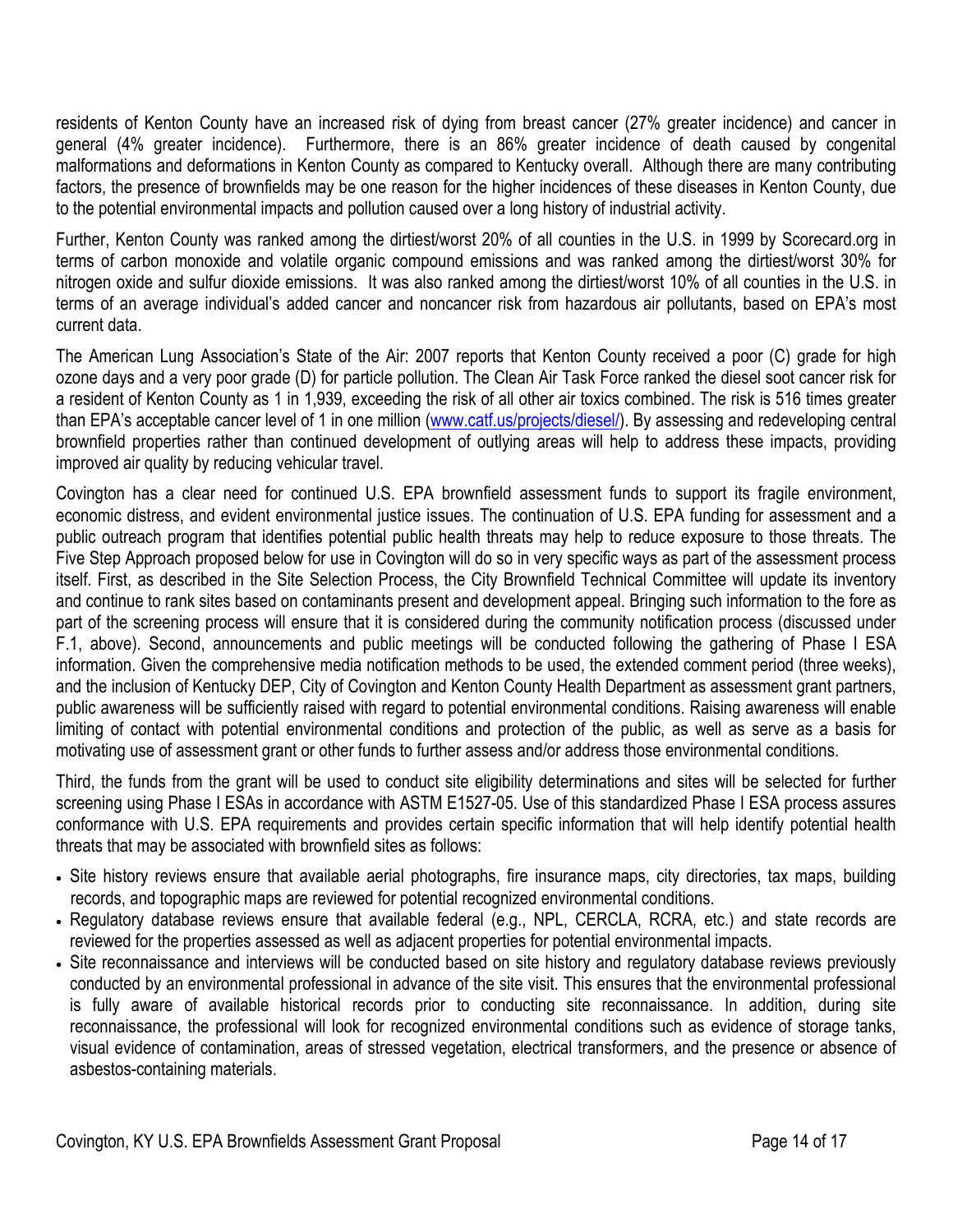Phase I and II ESAs will be conducted on sites for which there is the potential that hazardous substances may have impacted the property. The 2001 General Assembly enacted the Voluntary Environmental Remediation Act (VERA) in Kentucky to encourage volunteers to clean up contaminated properties or brownfields through increased liability protection for participants. Within this act, the Voluntary Environmental Remediation Program (VERP) was established. VERP is a formalized voluntary cleanup program by which an applicant can enter into an agreed order with the Environmental and Public Protection Cabinet to obtain a covenant not to sue upon completion of an approved corrective action plan. VERP establishes clear procedures and provides timeframes for cabinet review of documents. The program includes a strong public notification and public comment requirement. Phase I and II ESAs under the Kentucky Brownfields Program require the identification of all relevant exposure pathways and cleanup actions necessary to assure that property users do not receive exposure to contaminants above the promulgated standards for the proposed end use of the property. During the Phase II process, data obtained from subsurface investigations will assess the sensitive populations' exposure to potential hazardous substances in soil and groundwater.

Fourth, data from the Phase I and II Assessments will facilitate further identification of contamination that is a threat to human health and the environment through the development of remedial action and cleanup plans. Definitive data on the nature and extent of contaminants will allow the City to plan accordingly to mitigate any risks to human health and the environment and prepare the appropriate remedial plans and design necessary to clean up properties for redevelopment. This will assure that each property assessed and redeveloped will lower the exposure of neighboring inhabitants to hazardous substance contaminants that are implicated in negative health and environmental effects.

Fifth, potential end uses of sites will factor into potential cleanup activities, monitoring, and maintenance of engineering controls or institutional controls as part of redevelopment. End uses necessarily dictate the degree of monitoring and protection considered in redevelopment plans to ensure that relevant contaminant pathways are considered in the redevelopment. RAPs will addresses proposed corrective measures relative to contaminant pathways. Involvement of Kentucky DEP in the redevelopment decision process through these documents will necessarily occur where any of the leveraging tools afforded by other private and federal funding sources for cleanup may be leveraged. Potential re-use scenarios vary among the targeted impacted areas. In each case, a RAP will address each re-use and pathway in kind to ensure adequate protection of public health and the environment.

2. To what extent are you working with your local, state or tribal health agency. The City of Covington frequently coordinates and partners with the Kentucky DEP, the Kentucky Department of Health, and City and Kenton County Health Department on health issues and the protection of public health and the environment. During its previous U.S. EPA grant, the City worked with the Kentucky DEP, the Covington City Health Department and Kenton County Health Department and U.S. EPA Region IV as Phase I and II ESAs were conducted, during the development of subsurface investigation plans, and via remedial planning. The City has previously worked with Region IV and Kentucky DEP on several other brownfields projects through applications for the States Targeted Brownfields Assessment Funding. The City plans to continue these health organization partnerships during the assessment, cleanup, and redevelopment process of all sites to ensure the continued protection of public health. U.S. EPA and, when applicable, Kentucky DEP staff will also review environmental work plans to assure that they are adequate to identify and address public health and environmental risks. Information developed through grant implementation will be shared with the Kentucky DEP to maximize both the degree of coordination and the protection of public health and the environment. This level of coordination will ensure that public health and the environment are protected and compliance with all environmental laws is met. Phase I and II ESAs and remedial action plans completed with U.S. EPA funds will enable application for cleanup funding and remediation. Depending on the development, Remedial Action Plans will be conducted in a manner that encourages participation in the Kentucky Voluntary Environmental Remediation Program (VERP), a formalized voluntary cleanup program by which an applicant can enter into an agreed order with the Environmental and Public Protection Cabinet to obtain a covenant not to sue upon completion of an approved corrective action plan. The program includes a strong public notification and public comment requirement.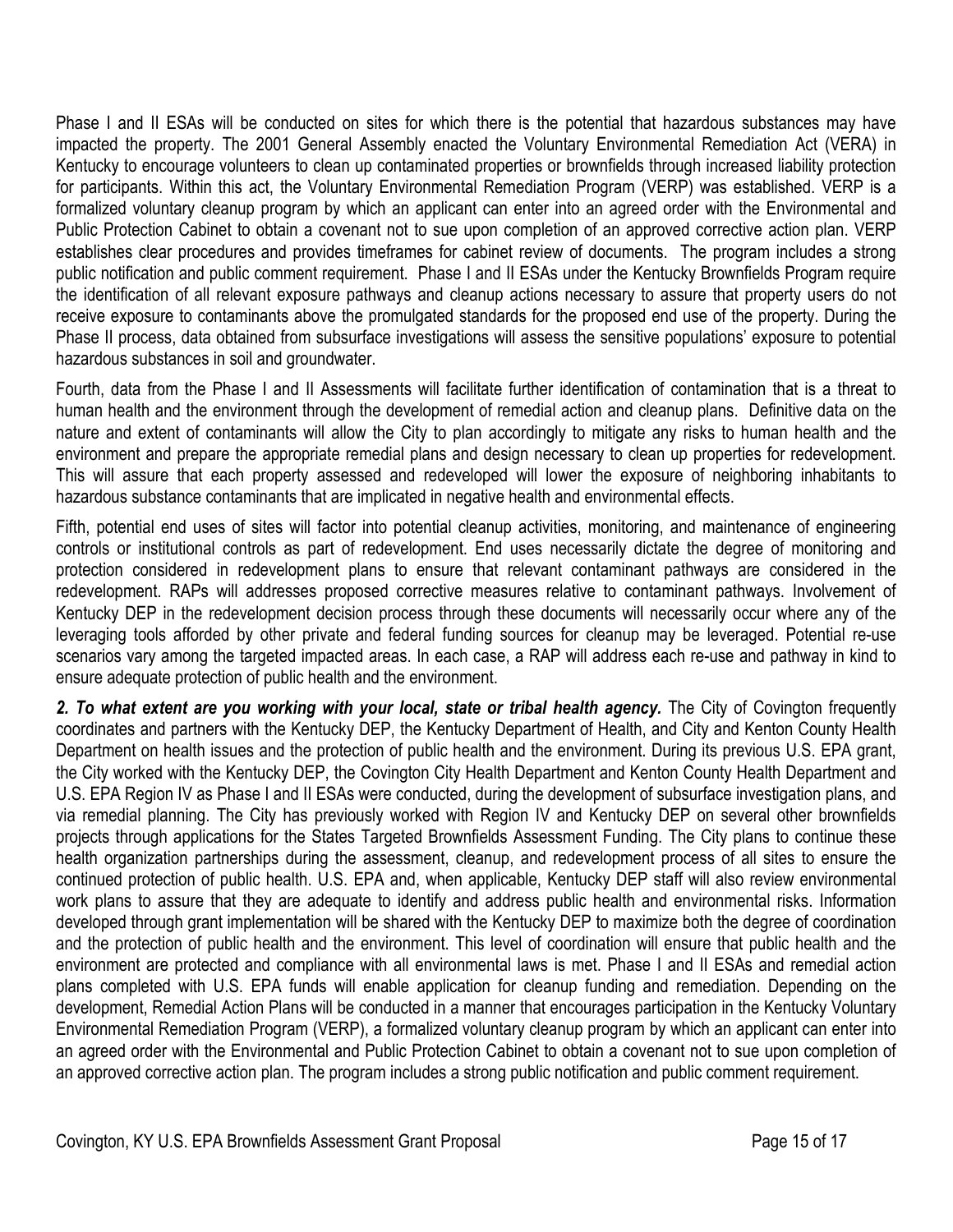### *I. Leveraging of Additional Resources*

*1. Identify the funds that the City has committed or will commit to meet the assessment needs not met through this grant.* Covington has committed in-kind resources of its Economic Development Specialist, Beth Robinson, as Project Manager for the grant. She will dedicate 20% of her time to brownfields-related issues. This is a value of \$12,400 per year. The City will leverage the use of its office equipment and supplies to carry out this grant as well. Staff from other City Departments, including the City Manager, Assistant City Manager, City Solicitor, Finance Director, Economic Development Director and the Director of Housing, will assist the Project Manager to dedicate any time and manpower needed to ensure the successful implementation of the grant. The City intends to apply for federal cleanup grants and work with private redevelopment partners for assessment, cleanup and demolition of properties as needed. The City has partnered with the Covington Business Council on various projects where additional funds were needed. In addition, the City and the Commission have worked with private development groups to obtain additional capital on projects, and will strive to continue this effort. Further, the City has used Tax Increment Financing (TIF), Historic Tax Credits, public infrastructure funds and other tax credits to try to supplement funds when needed.

*2. Demonstrate your ability to leverage funds. Describe all other funding sources that will be committed or that you are pursing to fill funding gaps.*With the \$200,000 in assessment grant monies received in 2000, many important achievements have been made to reduce the number of brownfield sites throughout the City. More than 30 properties have been assessed and are in need of further environmental reports to prepare them for cleanup. Out of those 30 properties, there have been a total of 13 sites which have been completely assessed and are awaiting cleanup. During the initial assessment of the sites, it was also found that several did not require cleanup and were ready to be developed.

With the initial assessment grant, the number of site cleanups has risen from absolutely no cleanups to three. More than 15 jobs have been created, and more than \$12 million in redevelopment and construction dollars have been leveraged for these cleanups. With only three sites cleaned up, there are many more sites that need much more work.

To date the City has utilized in excess of \$250,000 for City brownfield redevelopment efforts. Specifically, we have received \$200,000 from U.S. EPA for assessment funds in 2000 and have leveraged over \$50,000 to supplement brownfield projects. The City understands that it may need additional funds for additional remedial planning, cleanup and demolition of the properties. Currently, the Commonwealth of Kentucky does not have a state funding resource to assist with the next steps of cleanup, demolition and redevelopment of brownfield projects. The City intends to seek any additional grant funding that may be available from the federal level, including the U.S. EPA cleanup and revolving loan fund grants as well as U.S. Department of Justice, HUD and or BEDI grants that might be applicable to help fill funding gaps, and will also reach out to private developers. On previous projects, we have helped to leverage over \$12.0 million in private funding. The City commits to providing all of its staff time on the project as an in-kind match to the implementation of the project, including the commitment of 20% of the time of the Project Manager to the project.

# *J. Programmatic Capability*

*1. Demonstrate your ability to manage this grant and oversee all phases of work under this grant.* The City of Covington has previously implemented one \$200,000 U.S. EPA Assessment grant and worked with the Kentucky DEP and U.S. EPA Region IV on brownfield projects. The grant will be overseen by Beth Robinson, a member of the City's Economic Development staff, a certified economic development professional (National Development Council (NDC), 1992) with over 16 years of public sector financing and neighborhood redevelopment experience. Ms. Robinson will devote up to 20% of her time to management of the program. In addition, other City staff members have worked on previous brownfield and redevelopment projects, including the City Manager, Assistant City Manager, City Solicitor, Finance Director, Economic Development Director and the Director of Housing. In addition, we will look to members of our Brownfield Technical Committee to support the project and have also developed a strong relationship with local Kentucky DEP staff members,